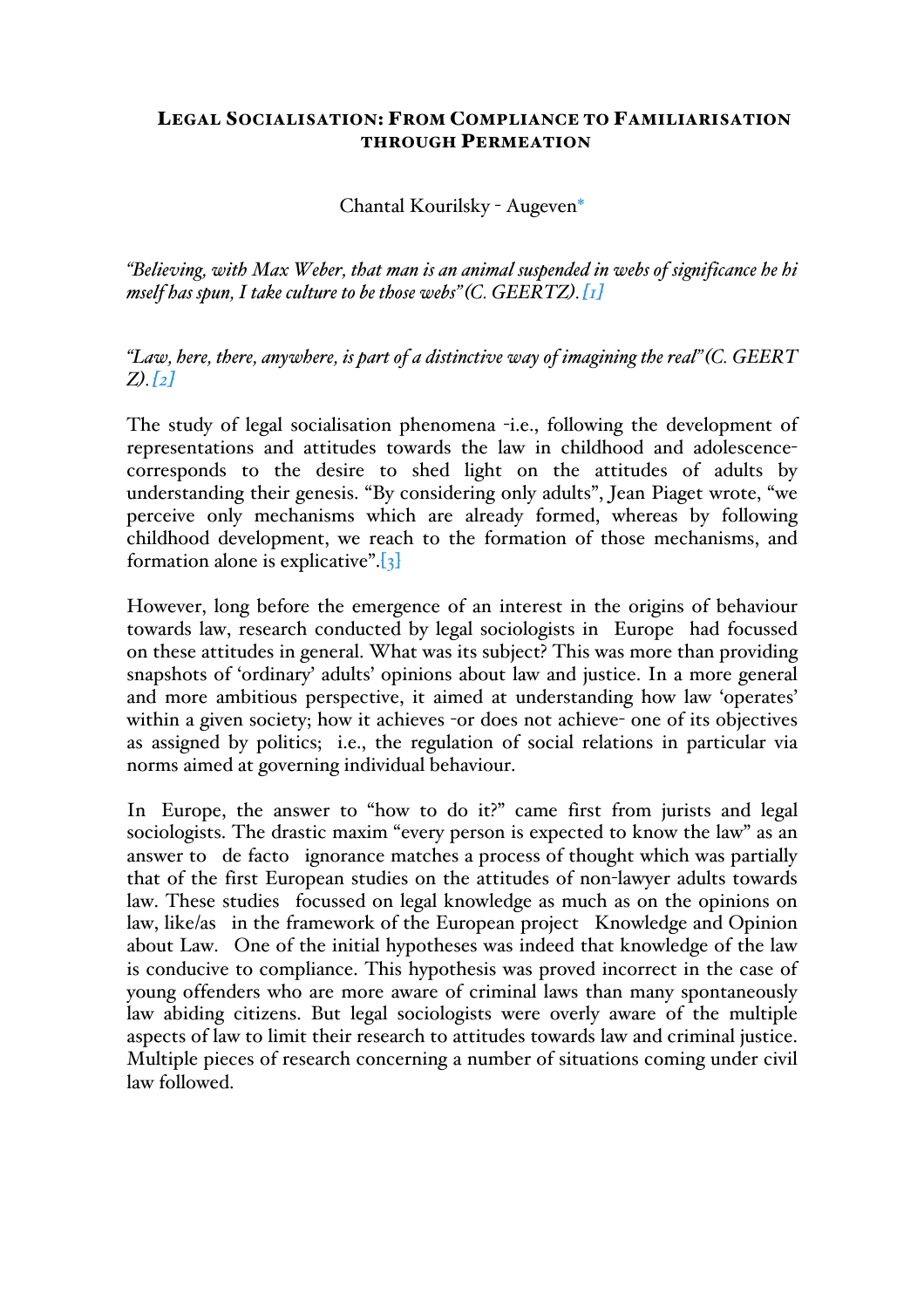Did this concern the effectiveness of legal rules? Jean Carbonnier, in his time, had provided lawyers and politicians with an ironic answer to the frustrating question of the effectiveness of legal rules: it would only be possible to summarise law as a body of mandatory rules of injunctions and prohibitions (the transgression of which triggers punishment) within a Durkheimian sociological understanding of law "en termes dramatiques de commandement et d'obéissance".[4] In fact law, notably in civil and administrative law, which both cover a considerable part of every day life, often contains a series of "purely optional" rules granting individuals simple faculties which they would be free to exercise. How can we address the effectiveness of an optional rule? A similar argument was to be raised a dozen years later in the US, again by a legal sociologist - Lawrence M. Friedman.[5] According to him, the conception of law underlying psychologist June L. Tapp's work in the new field of legal socialisation (as she had named it),[6] was too restrictive because it was limited solely to rules of authority. In the case of legal rules providing rights or possibilities of action to individuals, it is more appropriate to speak of use, non-use or misuse of the rule rather than compliance with it.

What then does the legal socialisation of the individual consist of? Here I must first specify which disciplines are called upon to study socialisation, since the first American pieces of research on legal socialisation where preceded by a quantity of research on specific aspects of socialisation such as political socialisation and moral socialisation.

# I. THE INDIVIDUAL'S SOCIALISATION FROM THE PERSPECTIVE OF PSYCHOLOGY, SOCIOLOGY AND ANTHROPOLOGY

Research on the socialisation of the individual, the way humans become social beings by interacting with others from birth onwards, implies an interrogation into society's own future. Mentioned according to an increasing intensity, with the issue of socialisation, would not only be at a stake the future of an individual, the manner in which he will integrate within the society he was born in, but also the cohesion, the coherence, the renewal and the continued existence or very survival of this society.

Researches on the phenomena of individuals' socialisation have been developed in three disciplines: psychology, anthropology and sociology. They respond to these concerns, especially in their more recent developments, by describing in a different but complementary manner the necessary interactions between the individual and society. Psychologists, who operate at the level of the individual, emphasize the construction of the personality $[\overline{7}]$  or identity of the subject.<sup>[8]</sup> But this growth cannot occur independently from the interaction between the subject and his social environment, whether his family, peers or other groups to which he belongs. From the opposite perspective, most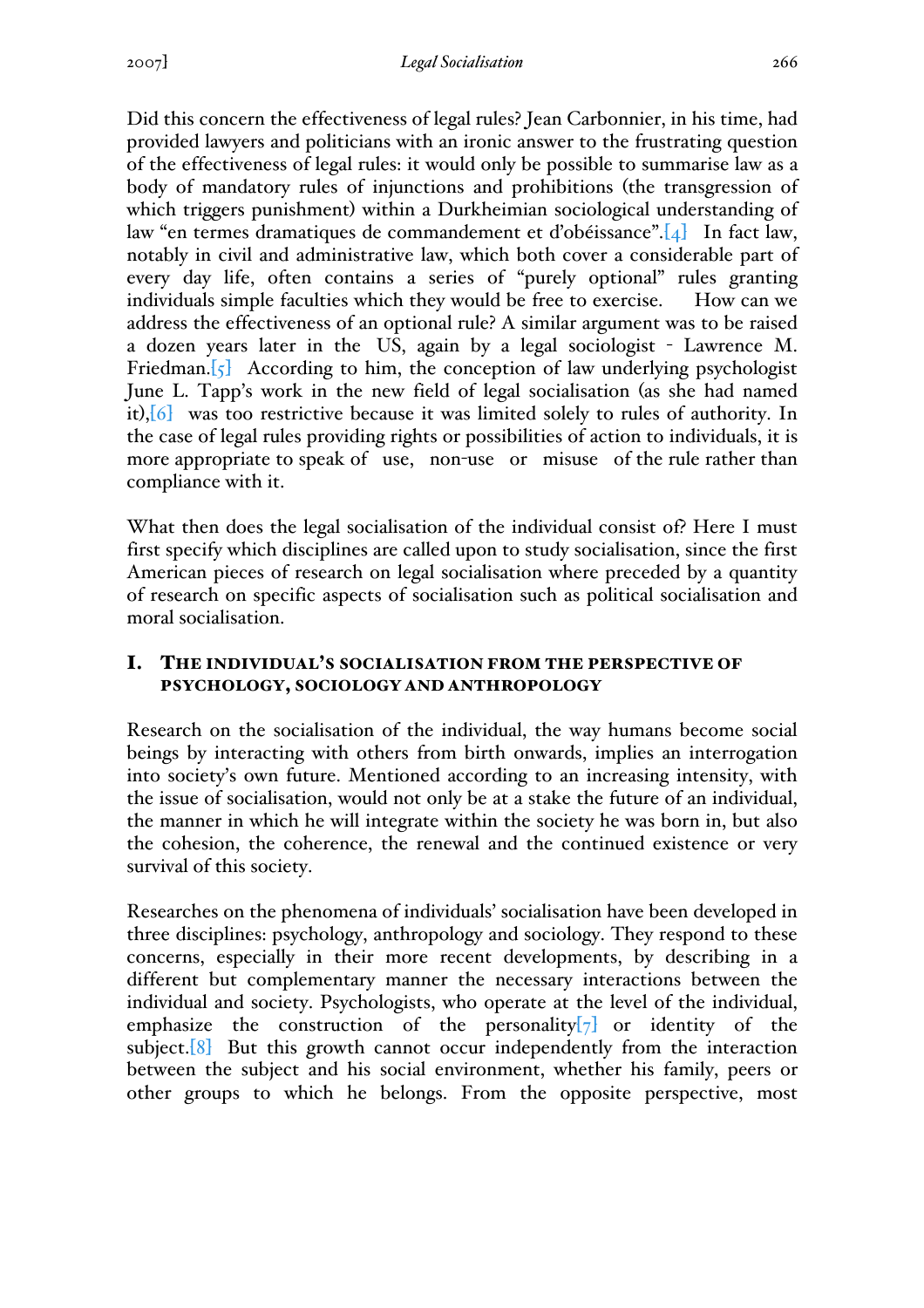anthropologists start with a specific culture, considered as an entity formed by a group of people who share "ways of thinking, feeling and acting", values and behavioural norms. These common values and norms are then internalised by new generations and ensure the cohesion and continuance of the community. Like anthropologists, sociologists view the object of study from the perspective of society as a whole, but perceive socialisation more strongly in terms of the transmission of behavioural norms and models by persons and institutions. They tend to assign to them, for functional purposes, the role of socialisation agents. Socialisation of subjects is also considered in terms of learning of social roles or attainment of social skills.[9]

In fact these three approaches tend to combine into two schools of thought. The first gives pre-eminence to the subject's viewpoint, but can only consider its development in relation to the interactions with the culture and society in which he is immersed. The second gives pre-eminence to society or culture as a whole, but can only apprehend subjects' modalities of adaptation or participation in this society by looking at modalities of individual development.

An interactional conception of socialisation phenomena thus prevails in current research: norms, values and behavioural models (savoir-faire, savoir-dire, savoirpenser) are transmitted to the child-subject or the socialised subject by different agents (family, school, peer group, relational network). However, contrary to what initial sociological research suggested (i.e., socialisation was a systematic conditioning through education), $[10]$  children are far from passive in assimilating what they are transmitted and actively participate in their own socialisation. Certainly they adapt to the demands, pressures and constraints of their environment, but they influence this environment to bring it closer to their own expectations. Children go through successive phases of learning norms, values and behavioural models. They thus develop, by internalising them, the savoir-dire, savoir-penser and savoir-faire, which are necessary in order to become really integrated and recognised as a member of these groups. But this internalisation is not automatic, nor its outcome an "identical reproduction" of what was transmitted. $\begin{bmatrix} 1 \end{bmatrix}$  It indeed requires from children a process of personal appropriation. This leads, by reinterpretation or, in the words of Piaget, by assimilation and adaptation,  $[x_2]$  to the making of their own system of representations of themselves, of others and of the world, as well as of their own system of norms, values and practices. Their personal and social identity is elaborated in the course of this process. $[13]$ 

Construction of personal identity and of social identity are intimately linked in the course of childhood and adolescence.  $\begin{bmatrix} 14 \end{bmatrix}$  From a psychological viewpoint, the system of norms and values of the subject and his system of representations of the world certainly constitute a unique combination of the knowledge and values transmitted by the groups to which he belongs, as he has made them his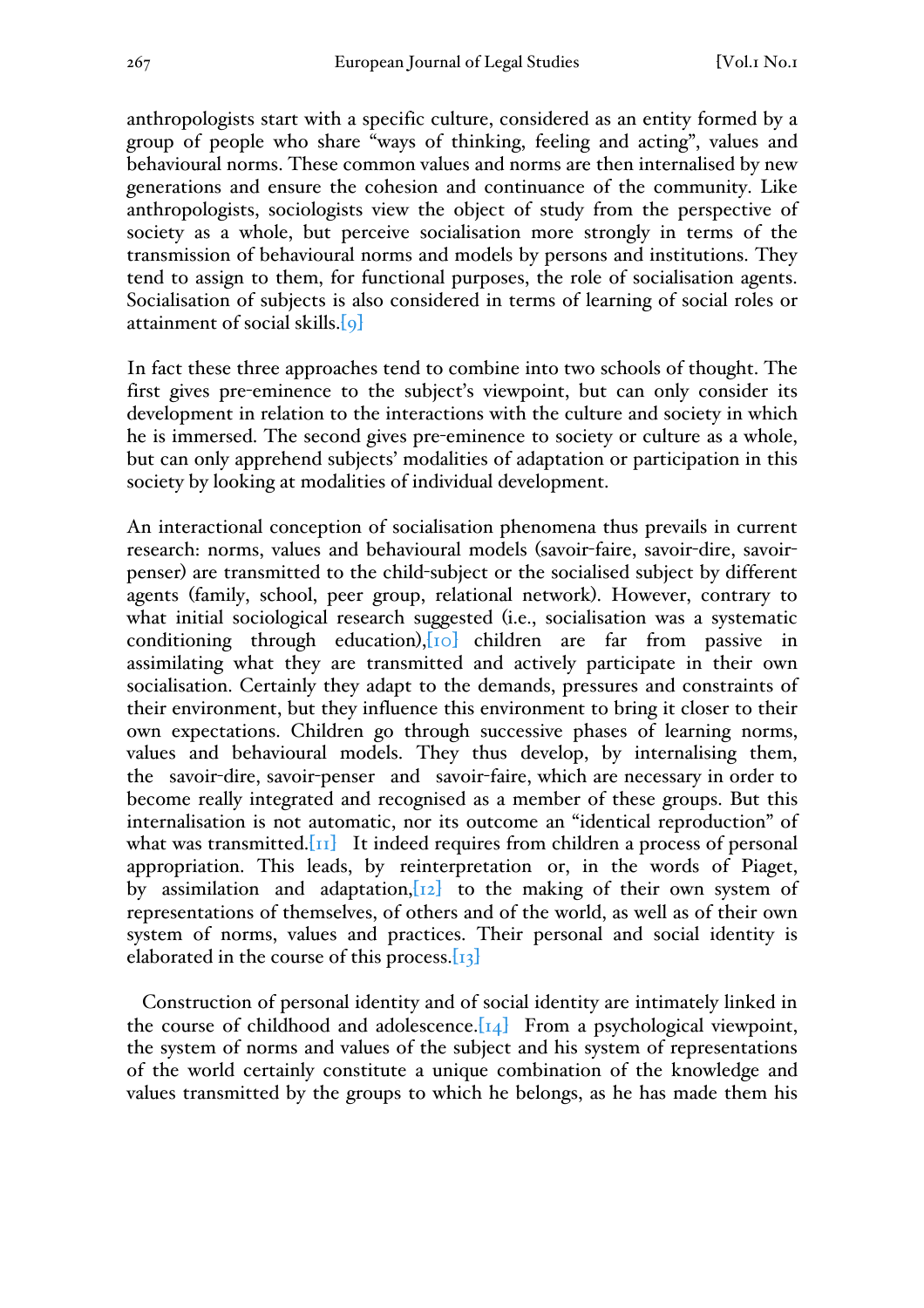own, appropriated and reinterpreted them, giving them his own imprint. Amongst the groups to which he belongs (the family, the social group within which the family belongs, the group of peers from school or neighbourhood, age and gender groups, to mention only a few), family has a particular status: it is the group to which an individual belongs from birth and within which they develop their personal identity, by identifying with particular people from his immediate surroundings. $[15]$ 

However, from a sociological viewpoint, the family is the group through which the subject internalises the values of his social environment and starts to develop his own social identity. The child may be capable or incapable of articulating what these values are, what the components of this social identity are, especially if these values remain implicit within the family discourse, but he knows, or feels more or less distinctly (as he learns it progressively), what he is allowed to do, what he must do or what he is expected to think, say or do as a child, elder or younger child, within his family, in relation to his parents or whoever member of his family, in whatever situation.

He also progressively learns, from conversations he has heard or situations he has witnessed, what the rights and possible courses of action of adults are, in every day tasks. In his presence, adults carry out these activities or discuss them and the difficulties encountered in their relationships with certain persons, authorities or institutions. From their accounts, the child can also more or less quickly situate the social characteristics of his parents (blue-collars, shopkeepers or executives; of foreign descent or from another region than their place of residence) and connect the rights, difficulties and courses of actions connected to these characteristics, according to his parents' value judgements.

The child's own contacts with the outside world, in particular his experience in the school context, contribute to defining more precisely his own specificity and differences in relation to individuals who belong to other groups. He then learns to characterise more or less clearly the values of his social environment in relation to those of others, and to define his social identity, which we may say pervades his personal identity. But insofar as these elements are valued within his family, sharpened by the outside world as factors of differentiation and conflict, the child ceases to take them for granted and perceives them as social characteristics which apply to him and his family. Social identity is defined by characterisation and differentiation.

# II. THE FIRST US STUDIES ON LEGAL SOCIALISATION: THE VIEWPOINT OF SOCIETY

How does one go about studying the individual's socialisation in the area of law? One could follow the approach of the psychologist Joseph Adelson[16] who used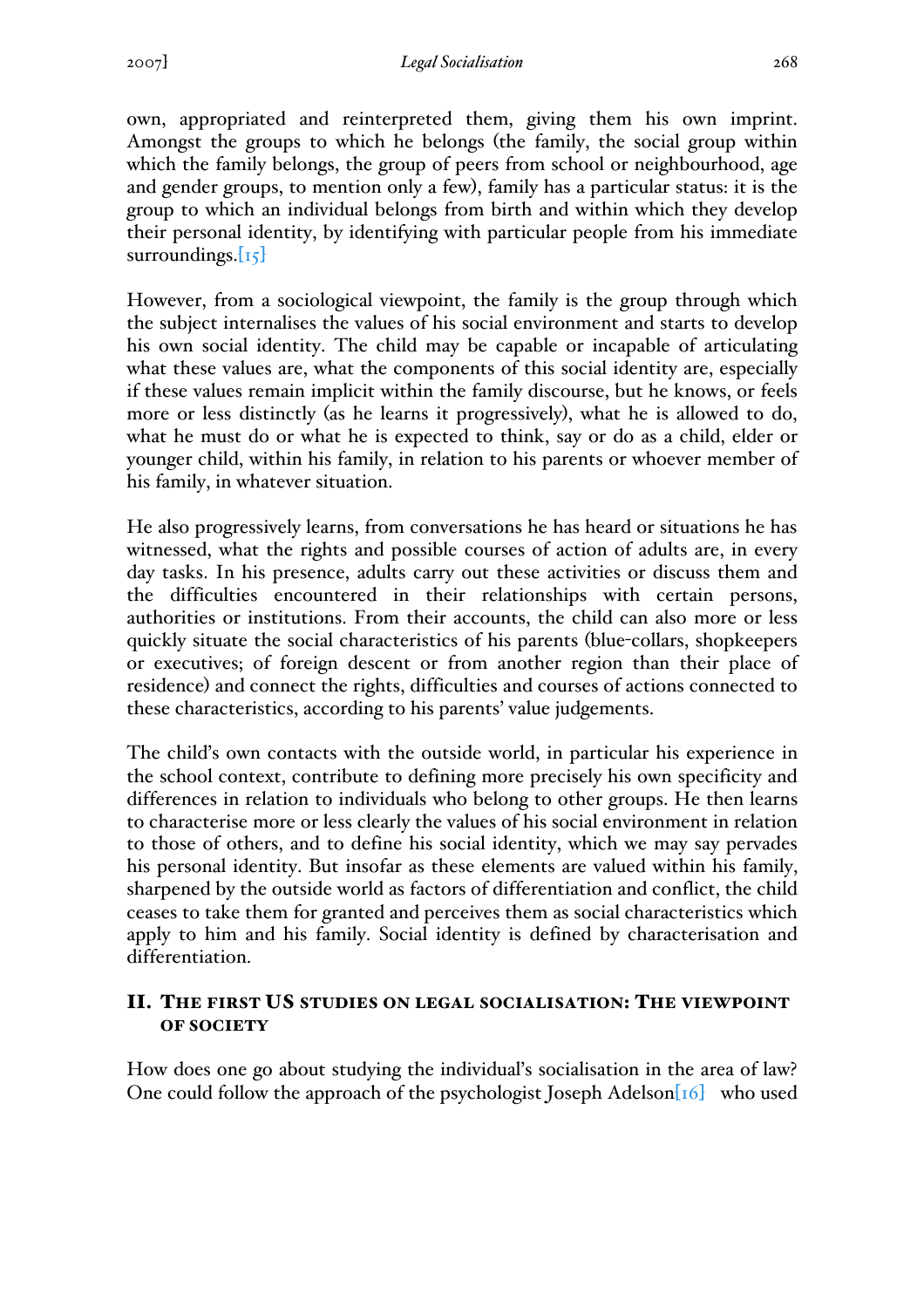cognitive psychology in his research on political socialisation, in particular on the sense of community. His research shows the development of individual reasoning from childhood to adolescence. As the subject grows, he progressively masters hypothetico-deductive thinking, thus, his approach evolves from a concrete, personalist, 'egocentric' one, perceiving people and institutions as personal relationships, to a more abstract and socio-centric approach, which takes into account past, present and future social objectives and compares the interests of society with his own. Adelson did not formulate any value judgements on the development of the subject's thinking. He merely specifies that only the age variable is determinative (13-14 years is generally the transition point from one type of reasoning to the other) and that other variables such as IQ and gender play no significant role. It is the viewpoint of the subject that is predominant. The importance of the 13-14 years old period was subsequently confirmed by French research carried out by Annick Percheron on political socialisation from childhood to adulthood and then by my own research on legal socialisation.  $\left[\frac{17}{2}\right]$ 

The first pieces of American research on legal socialisation are very different. They define the concept of legal socialisation, but while they do observe individuals' development, they apply a value judgement in accordance with objectives pursued not by individuals but by society. Certainly, this research is framed in a specific political context, where the American conservatives were particularly concerned by the wave of anti-establishment challenges sweeping through universities either on the basis of civil rights or the Vietnam war. These first pieces of research followed previous international research on the socialisation of children to systems of compliance, $[18]$  developed by psychologist June L. Tapp, and focus on the mechanisms which, according to her, contribute to the integration of individuals in society.

The definition of legal socialisation, and, in particular, of socialisation itself, reflects this concern. According to June L. Tapp, "compliance to laws and respect for authority is variously called socialization, internalization of norms, conformity to rules, identification, moral internalization, and conscience formation. Regardless of nomenclature, psychologists have attended to the problem of compliant behaviour as an aspect of socialisation research, crucial to the maintenance of the social system. Essentially socialisation is the process whereby members of a society learn its norms and acquire its values and behaviour patterns".

Socialisation and legal socialisation are therefore barely distinguishable, since legal norms are considered as extensions of social norms in what June Tapp calls "legal continuity", provided that social norms enjoy "authoritative validity". The only nuance is that "the term 'legal socialization' delineates that aspect of the socialisation process dealing with the emergence of legal attitudes and behaviours; $\lceil \log_2$  e.g., the internalisation of legal norms, the issues surrounding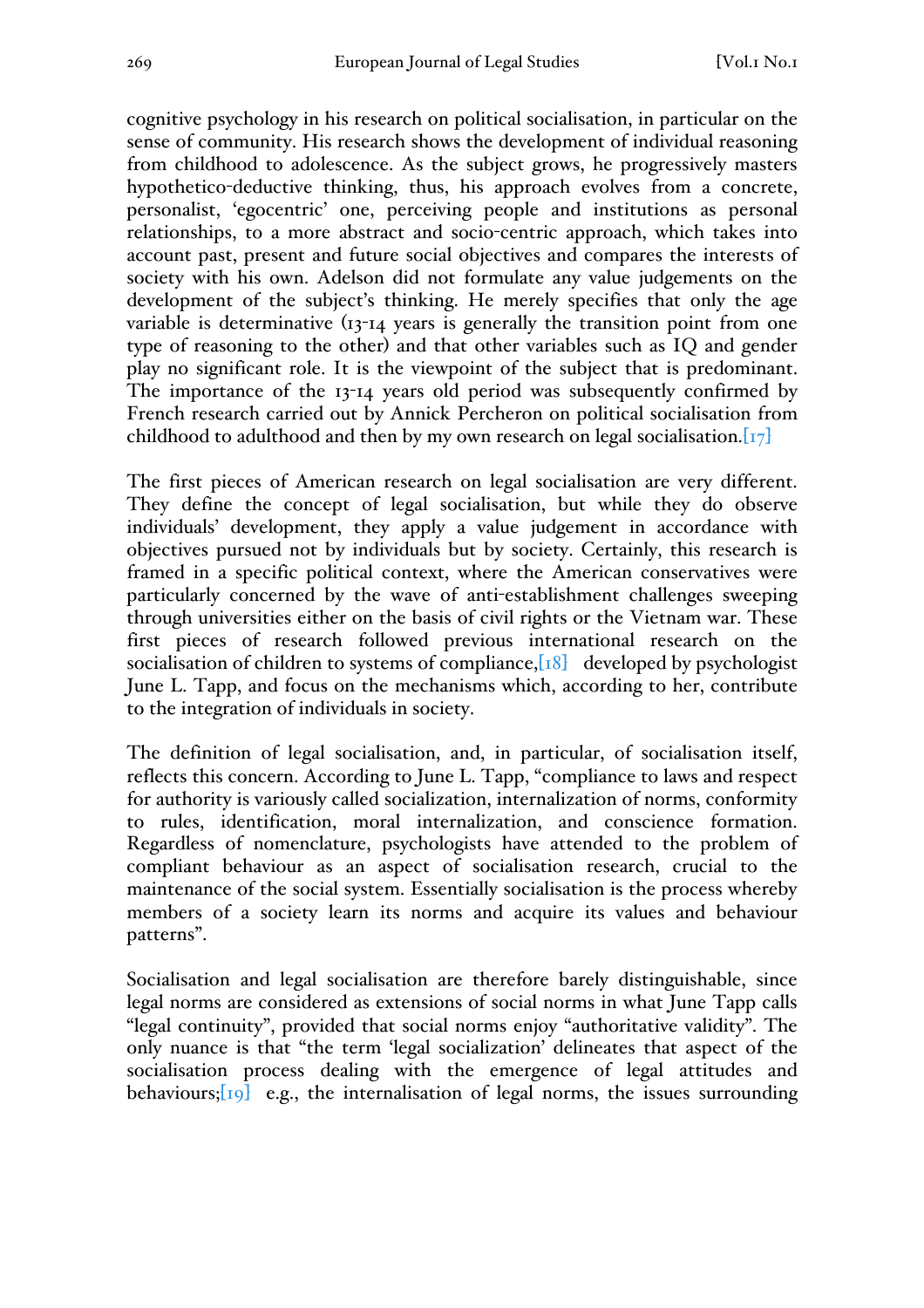compliance to rules and laws, the learning of deviant and compliant modes... Legal socialization covers both the 'positive' and 'negative' sides of learning, specifically for the institution of law and generally for any human rule system which holds an authoritative validity. Whether the term 'law', 'norm' or 'rule' is employed, all convey some obligation to obey and none is conceived without the possibility of disobedience".[20]

It is worth noting that the use of the term 'legal' to characterise socialisation shows that legal socialisation is, in neutral terms, both a socialisation in the law field in general and a socialisation in relation to compliance with law or in relation to legally acceptable behaviour – even though researchers deny that this conformity implicitly lacks of critical thinking. However, Lawrence M. Friedman, as mentioned above, highlights that by privileging the notion of 'obedience' or compliance with law, early research on legal socialisation reduced legal discipline to laws, rectius to exclusively imperative laws. Such laws would contain only direct orders to act in a certain manner under the threat of punishment, or prohibitions, whose violation would trigger a sanction. Another, rather ambitious, approach concerning how to achieve effective legal rules applied in specific policy frameworks, is to understand how law is transmitted to younger generations and how they are supposed to interiorise it. The social point of view nevertheless predominates: particular importance is given to "learning modes of deviance and compliance" in relation to social and legal norms. While this process does not exclude conflicts or critical thinking by the subject, compliance with rules and laws means "successful socialisation", whereas the opposite behaviour signals the failure of the socialisation process.

What does interiorising the law, legal rules and norms mean?

Concerning this issue, June L. Tapp elaborated a "cognitive theory of legal development", inspired by levels of moral development defined by psychologist Lawrence Kohlberg, who systematised Jean Piaget's hypotheses on the formation of moral judgement.[21] At the pre-conventional level, children develop an attitude based on punishment or compliance to rules. These mandatory rules, which define prohibitions, are perceived as emanating from the authority of adults which is unconditionally correct as its objective is being the protection from danger. At the conventional level, laws and rules become more prescriptive than prohibitive, designed to avoid disorder and chaos. The subject complies either because of interpersonal conformity, so as to obtain approval from others, either because of social conformity, so as to preserve the social structure. At the post-conventional level, the system of laws and rules is perceived in a much more flexible manner. The application of principles of morality and justice are the main factors which would determine the compliance by individuals with the rules. Moreover, as these are based on the consensus of the social community, they may be modified or even infringed, if they are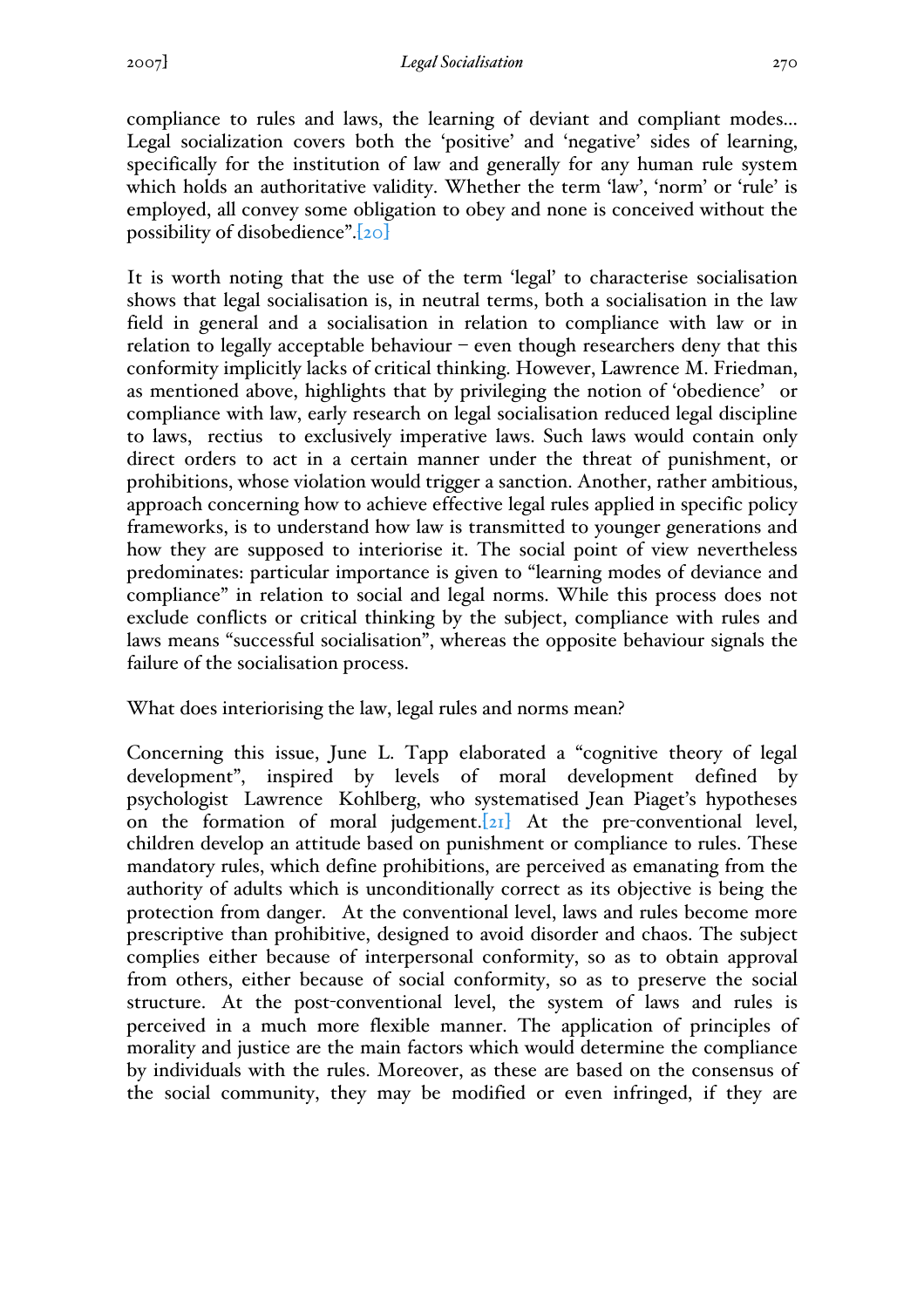## perceived as unjust.

Beside the critique coming from legal sociology against the American implicit assumption in legal socialisation that legal norms are only those imperative ones, Carol Gilligan raised other critiques within the American psychology milieu. She was sceptical about the universal reach of Kohlbergs' theory on levels of developments and in particular on the validity of the observation that the girls under scrutiny do not go beyond the conventional stage of reasoning, that is the stage of interpersonal conformity or social conformity. Carol Gilligan firstly regrets that Lawrence Kohlberg, whom she worked with, repeated the Freudian mistake by elaborating his theory on the basis of results obtained from a male-only sample.<sup>[22]</sup> Secondly, she demonstrated that the phenomenon of girls "stopping" at the conventional stage is linked to the fact that modes of socialisation are differentiated by gender. According to her, while boys are conditioned by independence, which drives their thinking in terms of individual rights, even at the price of conflict (post conventional stage); girls are conditioned by an ethical solicitude which leads them to avoid conflict and maintaining links within the group (conventional stage of interpersonal conformity).

## III. A DIFFERENT CONCEPTION OF LEGAL SOCIALISATION: THE INDIVIDUAL POINT OF VIEW

In his work on what he defines as interpretive anthropology, Clifford Geertz, adds to the quotation of Max Weber, that if "man is an animal suspended in webs of significance he himself has spun",  $[23]$  then these webs of significance constitute culture. Later, in an essay on law and anthropology, he wrote that law, "here, there, anywhere, is part of a distinctive way of imagining the real".[24] Hence, any comparative research proceeds into an exercise in intercultural translation.

In my opinion, his approach appears decisive in order to understand how, in different cultures, law, taking into account its nebulous components and underpinning values, is an object of appropriation for the individual members of the cultural system concerned. Why appropriation? Because this notion, taken from cognitive psychology, goes further than simple knowledge or the image underlying individual or collective representations. According to Piaget, true knowledge can only be acquired if the individual appropriates what he perceives of the surrounding world – which we may call information or knowledge relating to this world. This requires the individual (1) to make an ex-ante exercise in reinterpretation, in relation to the codes of understanding that he has interiorised during his education,  $(2)$  in order to give his personal meaning to information,  $(3)$ so that he operates a double investment, affective and cognitive, to transform this information into knowledge; Annick Percheron defines this "acknowledgment of personal responsibility".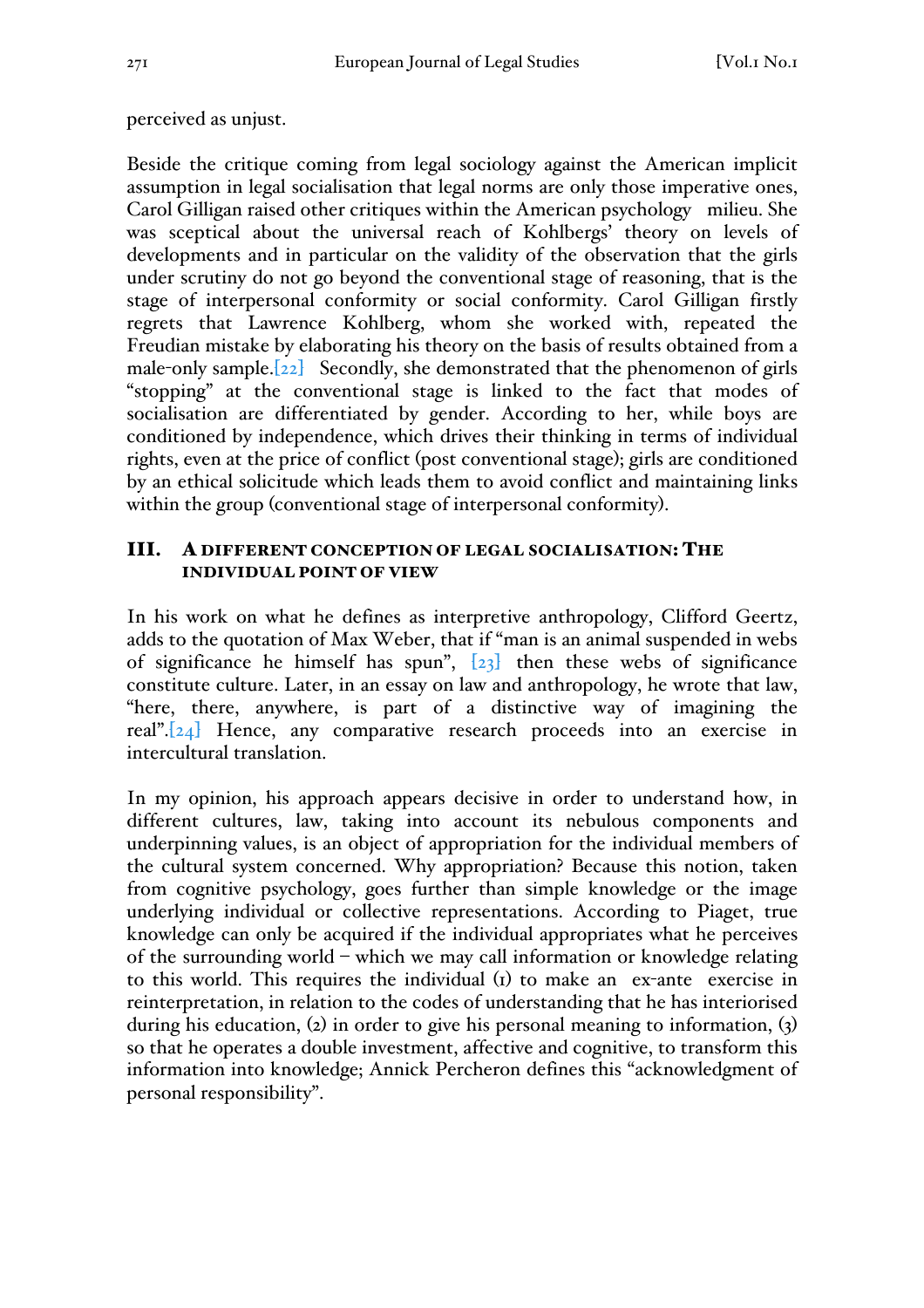For the past twenty years, I have devoted my research to the significance given by members of different cultures to law and its diverse elements. This research was carried out in collaboration with researchers, from the cultures concerned, in the fields of sociology, legal sociology and psycho-sociology.

This implies a specific conception of legal socialisation that, first and foremost, does not adopt the social point of view which judges the 'success' of socialisation in terms of realisation of assigned social objectives. It instead adopts the individual point of view to shed light on the "imaginary conception of reality", within the culture the individual is embedded in, and within this reality, his "imaginary understanding of the law".

Children face the diversity of law in their everyday life, either because they hear about law, either because they are themselves involved in or witness the application of law. Partially legal socialisation is based on the inculcation, albeit informal, of concepts relating to law, justice and traditional figures of authority, in relation to the notions of allowed and forbidden within the family, school or media language. But every day life comes under the 'grid' provided by law and by the set of legal categories used in common language. Rather than by inculcation, the child gets accustomed to the activities these legal categories designate by familiarisation through impregnation, absorbing the images these categories evoke and the associated values. This learning process requires the appropriation of the external world which itself requires language as obligatory mediator. Activities, values, emotions are organised in individual representations around the terms used in the mother tongue. How then can I define my understanding of legal socialisation?

(1) The pre-eminence previously given to the transmission processes of values, norms and behavioural models should be renounced in favour of a definition of legal socialisation during childhood and adolescence, from the perspective of the subject playing an active part. This is "un processus d'appropriation, c'est-àdire d'assimilation progressive et de réorganisation par le sujet, dans son propre univers de représentations et de savoirs, des éléments du droit qui régit sa société (normes, institutions, relations dans lesquelles elles interviennent, statut des sujets et valeurs qui les investissent)".[25]

But not all elements of law enjoy the same degree of "social visibility". Surveys show a strong tendency of subjects to perceive law and justice exclusively as imperative and repressive. Not that civil or administrative aspects are ignored, but these are often assimilated with know-how, uses or practices of every day life. Therefore, "explicit legal socialisation", which covers socially obvious aspects of law, consciously identified with what he calls law, should be distinguished from "implicit legal socialisation" which regulates every day situations that the subject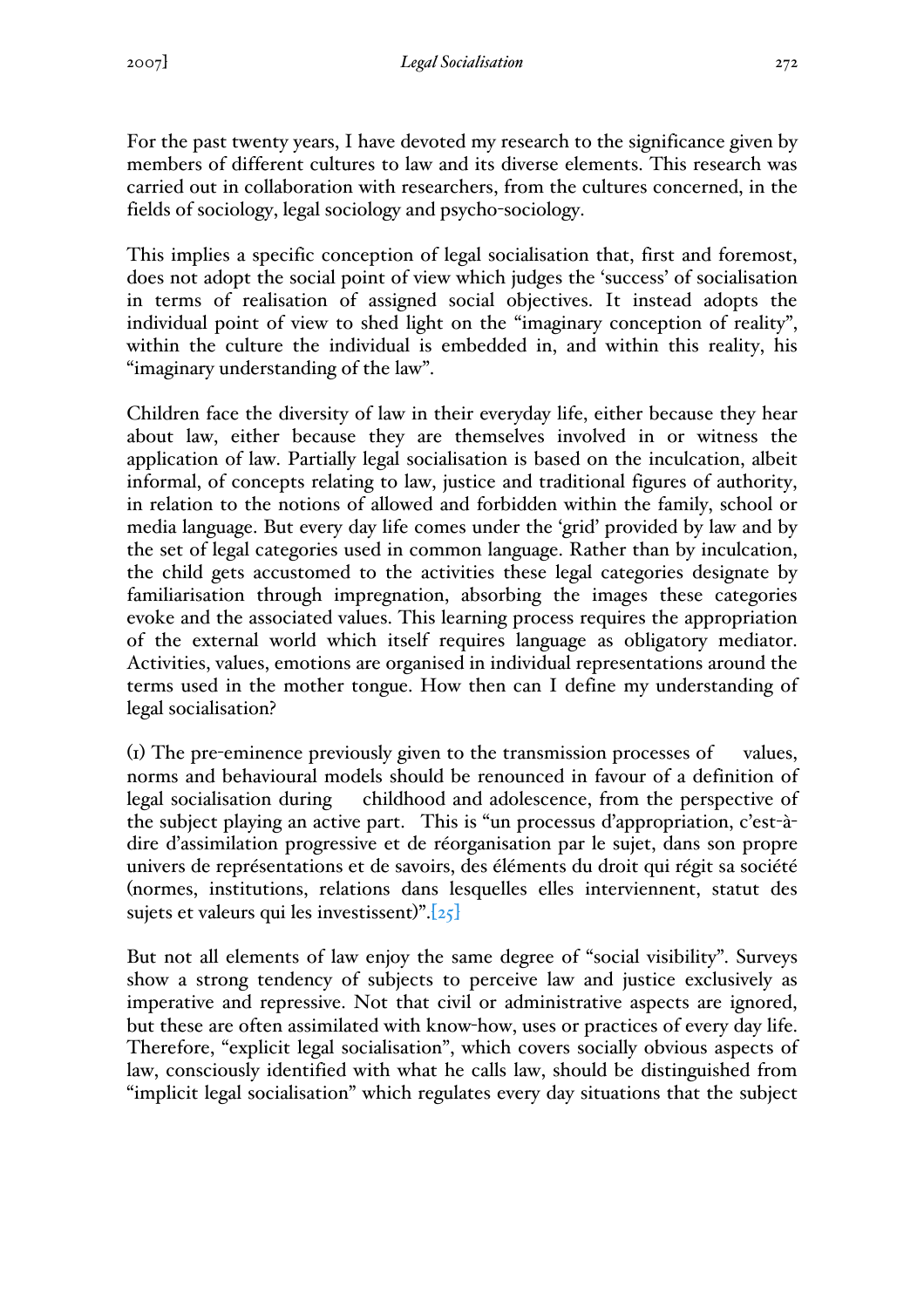does not associate with law, due to their familiarity in every day life.

Three other elements of legal socialisation must be taken into account:

(2) Law must be considered as a fundamental part of the culture the subject belongs to, as Clifford Geertz expresses it, as part of this "distinctive way of imagining the real". But is this the culture of the relevant society or of the family, social and local culture? The phenomena of "legal acculturation of the subject" must be distinguished from the phenomena of "legal acculturation by the subject".

(3) The subject acquires the common knowledge of the dominant legal culture in his society by what I call "legal acculturation of the subject". The acquiring of shared knowledge, the existence of common social representations regarding laws and institutions, the relationship between state and citizens, their formation in the course of national history and the common values they appeal to, provide the individuals within a given culture a "common language" with common meanings, which allows these individuals to communicate and recognise each other through "shared implicit obviousness".

(4) In parallel occurs the "acculturation by the subject" concerning different objects of the common legal culture, because he recreates them through reinterpretation so as they make sense in relation to his own culture; i.e., the culture acquired in his family and social environment. Again, they will be "shared implicit obviousness" between the members of this local and family culture. It will be deeper than the obviousness acquired during the "legal acculturation of the subject". The latter may, in every day life, serve opportunities of communication, marking what should be said or not, in order to be considered a reliable member of the relevant community – the school community, for example, regarding the age group which is concerned in many of our surveys.[26]

The legal sociologist may indeed be tempted to call 'vulgar law' the law as practised by the ordinary man on the street, $[27]$  who in good faith believes it to be truly 'the law', when such practises are only related to law as practised by professionals in a limited and unsystematic way. According to Jean Carbonnier, the formation of vulgar law is a constant in sociology. He defines it as "the tendency of laymen to constitute a sort of inferior law by combining autonomous practises with elements borrowed from the legal ordering operated by the state". Carbonnier underlines that this "infra-legal zone" is of considerable importance in quantitative terms. What the legal sociologist is submitting to a value judgment is quite apparent. It is the gap between the law in force and the representations or practises of non-lawyers, their subconscious misrepresentations of the rules in force. But this perspective, centred on the existence of positive legal rules, is eventually the perspective of a lawyer trying to assess the effectiveness of a legal norm by reference to how accurately it is known.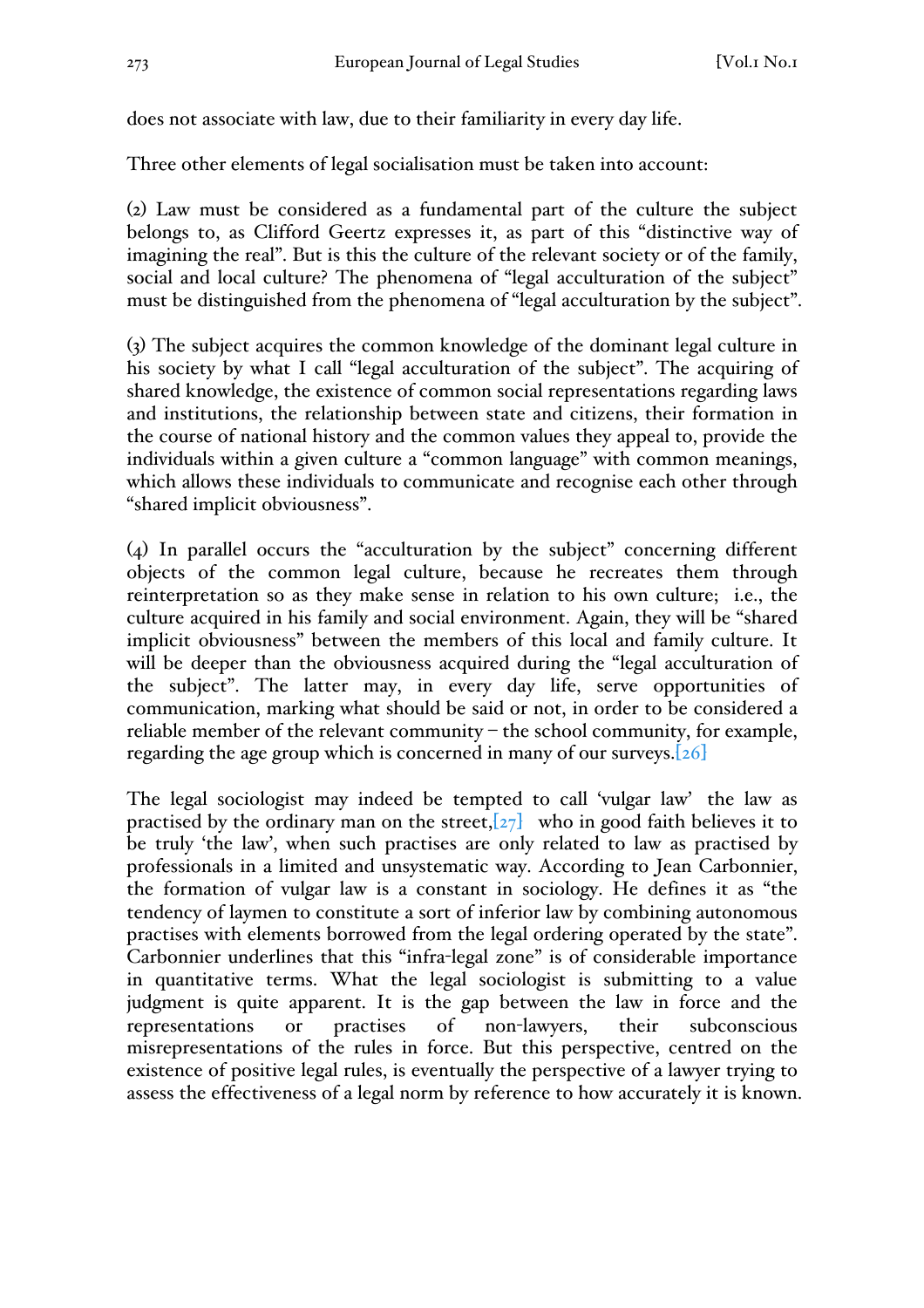However, from the preferred anthropological perspective, [28] one must mention a necessary condition for the diffusion to individual members of a given culture of law as elaborated within that culture, and for the reception of this law by them. I call this condition 'appropriation' of the law by individuals. For law to 'function' in society, fulfil its role as an implicit or explicit reference and as rule of the game in the relevant culture, individuals must appropriate it, it must become 'their' law. The paradox of this appropriation which makes law the property of individuals and allows it to function within society, is that it presupposes a transformation operated by personal reinterpretation, the key to appropriation.

The "legal acculturation of the subject" would thus occur thanks to the transmission by school (or other channels conveying of the common culture), integrating the historical experience assimilated by national culture and fundamental concepts and values of the national legal heritage (in particular regarding the state, the citizen, law or justice) while the subject would himself proceed to the "acculturation of these concepts" in light of the codes of interpretation of reality acquired within his close environment in order to integrate them within his own system of representations.

The issue was analysed in depth in relation to adults and the notion of rights by Genevan psychologists of the Piagetian school of cognitive psychology.[29] Regarding the issue of individual access to justice, they highlight that individuals gather their information from expert sources. But the transformation of expert knowledge in to ordinary knowledge supposes the transformation of informative thinking into representative thinking. Representative thinking is characterised by rules and content that differ from informative thinking because it is elaborated in different contexts. The issue is not to produce knowledge, as in scientific thinking, but to use knowledge, and in this process, knowledge changes. While individual representations are largely pervaded by legal texts, they are structured according to principles which rely on social norms.

Regarding the acquiring of knowledge, A. Clemence and W. Doise describe the process in a detailed fashion which complements my remarks about appropriation: many legal notions are circulated in everyday conversations but are necessarily simplified and separated from their specific context. Through the media, encounters and conversations, individuals access specialised information to which they assign a meaning to make it operational in their every day life. The process of objectivising notions that are often abstract and general into concrete notions is accompanied by the rooting of this new information in common knowledge. Such a socio-cognitive dynamic leads to a very different representation from the theory of reference as shared by specialists. The latter do not refrain from highlighting this difference and attribute it to the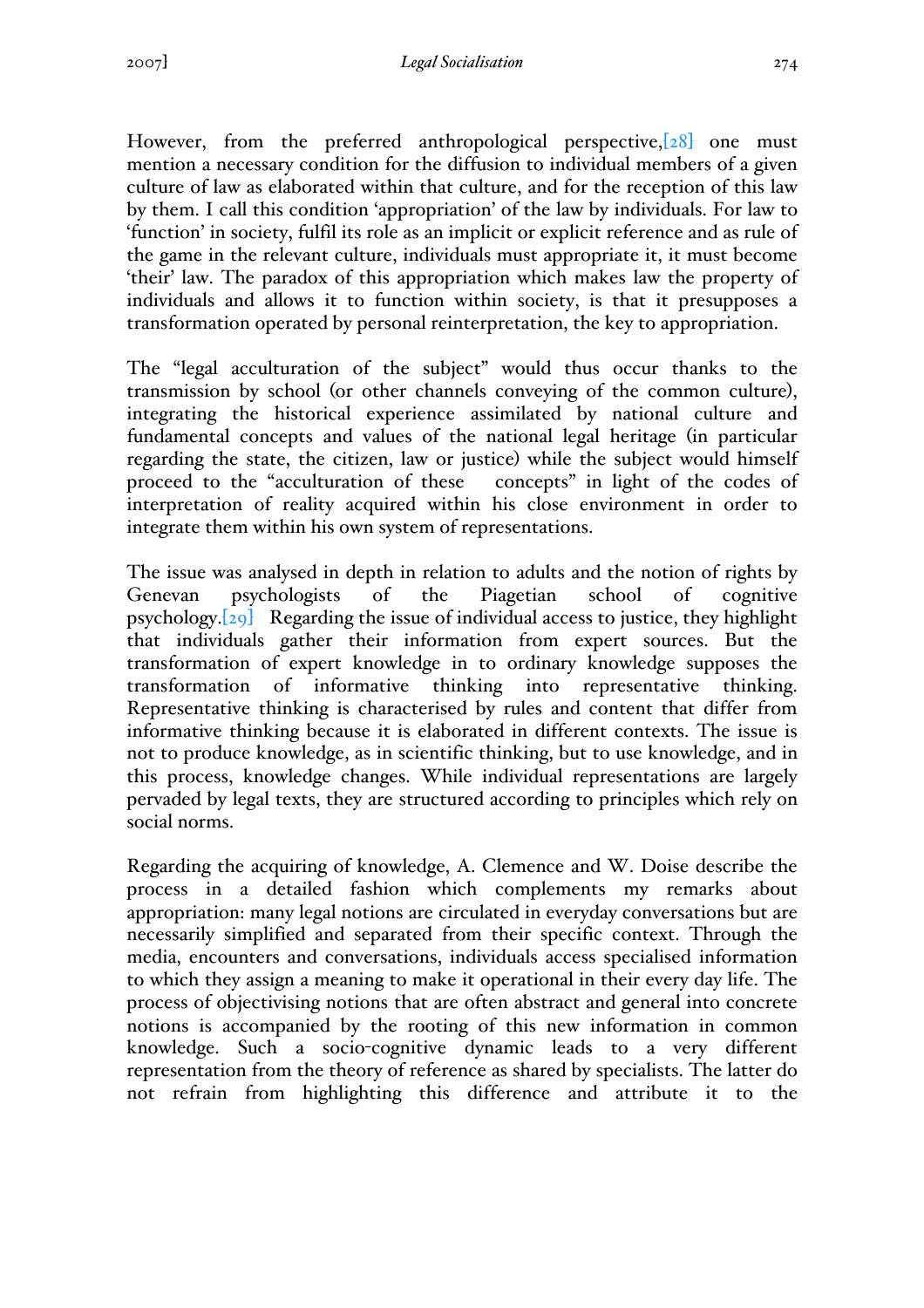misunderstandings of ordinary people.

The process can be analysed as follows: non-lawyers rebuild their own code by borrowing disparate elements from official texts, which they complement with elements gathered during their exchanges of information on the matter.

American sociologists Susan S. Silbey and Patricia Ewick formulate the problem of legal acculturation of the subject and of acculturation of the law by subjects in a different manner.  $[30]$  According to them, while a basic 'kit' of knowledge is available to all in the relevant culture, not all individuals enjoy the same means to analyse and use this knowledge. And "while individual consciousness expresses common conceptions, these meanings and their interpretation are not perfect reproductions of a pre-existing model. The implementation of these collective conceptions varies, as it is shaped and located at local level. It supposes some improvisation and inventiveness, but also implies appropriation and reproduction".

What criteria can characterise socialisation as 'legal' as opposed to general socialisation? The question is a difficult one. Images of law and images of the world are indeed built simultaneously by a child or an adolescent and fuel each other: both are generated in relation to events that personally affect the subject or have been related to him. Images of law and justice cannot be understood without reference to representations developed by the subject in relation to the fundamental notions of authority, fault, punishment, freedom or equality.

So, must socialisation be explicit, conscious, in order to exist?

No. Firstly, this would be tantamount to saying that the system of representations and attitudes of the subject could only concern the nucleus, the socially visible and obvious elements of the legal system: Laws (especially in their imperative manifestations), Law and Justice. Even then, the subject may erroneously attribute to law or laws what is not part of them, because legislative reform has occurred in the relevant area: this has been established as a fact on several occasions in opinion surveys of adult populations.

Secondly, "implicit" or "subconscious" legal socialisation -whereby the subject does not realise it is a matter of law, but thinks it is only ordinary practice- seems as effective as the first type of socialisation. It can be observed for example that even when the subject believes certain personal areas such as family or property to be far removed from the grasp of law, he nevertheless integrates within the relevant representations the element consecrated by law.

At this point, it may be objected that family and property, like many other areas of every day life, each constitute a distinct "integral social phenomenon"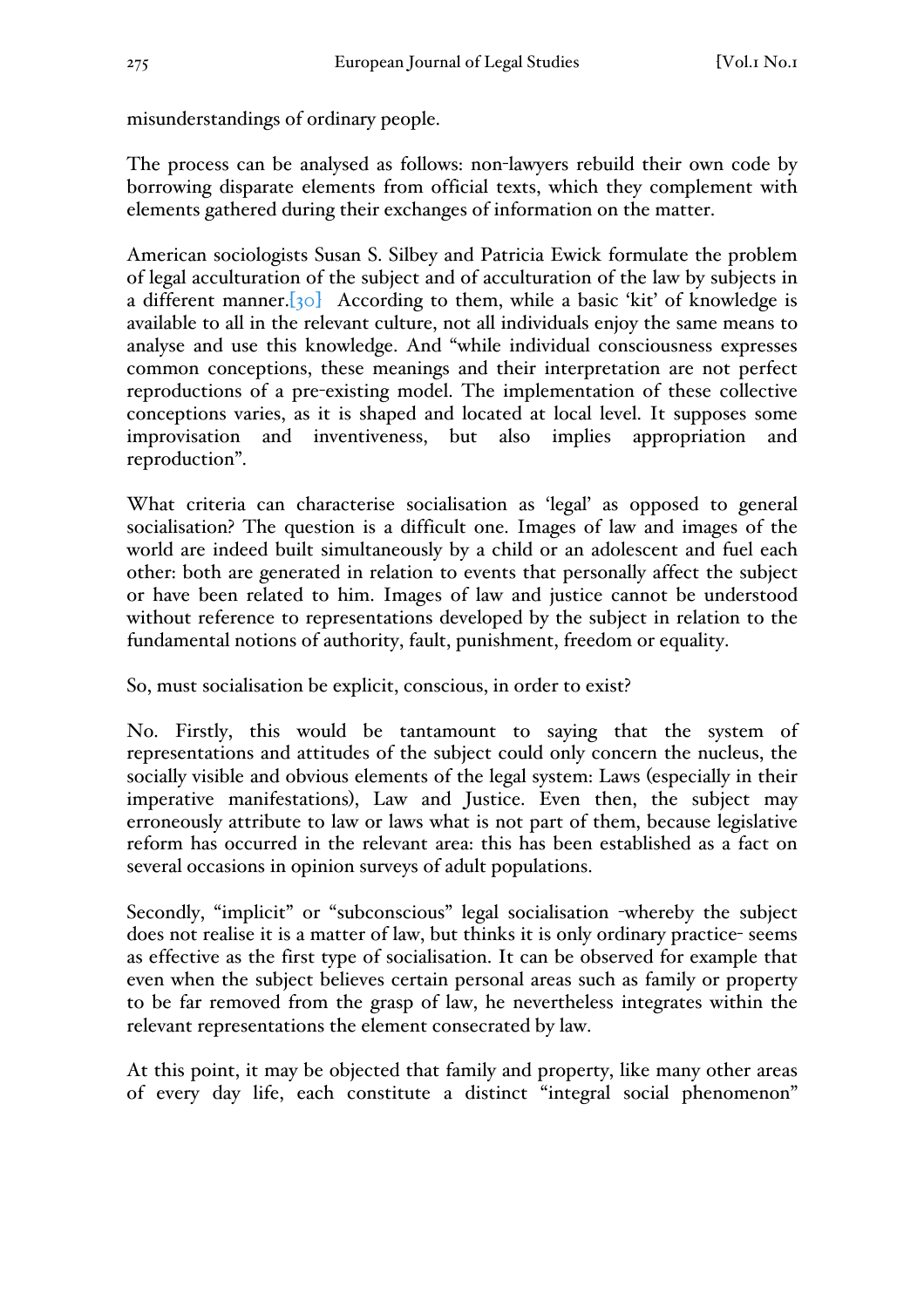regulated by non-legal social norms, from which law has merely borrowed and sanctioned the content; that the researcher may be mislead in considering as legal socialisation a phenomenon that belongs to general socialisation.

Attempting to isolate the effect or part played by a specific legal norm in individual representations -as well as in behaviours- certainly constitutes a challenge. It is only rarely possible to characterise a legal norm by its exclusive content since, precisely, legal norms frequently sanction the content of a preexisting social norm by systematising it and making it applicable to all situations within the relevant category. $[31]$  But is seems absurd to exclude from the field of legal socialisation all legal norms overlapping with other social norms.

On the contrary, it seems that it is precisely this inter-normativity that confers law its particular strength and ability to penetrate mentalities. By sanctioning as a general rule a type of behaviour regulated by another social norm, the law raises this behaviour to the status of a model. But the authority of this model remains largely conveyed by other norms which act as driver belts. This can be seen, in relation to family, from the result of the Franco-Russian research of 1993. If the purpose of law is truly to regulate social relations, whether it achieves this purpose with the assistance of other norms is of not particular relevance.

Hence my stance in relation to the concepts I use in my research.

Firstly, regarding my surveys and enquiries in western industrialised societies, which belong to systems of written law, I choose to mention the relationship between the individual and a legal order emanating from the state, bearing in mind that the effect of the legal order is often mediated by other norms and social practices.

Secondly, I prefer to refer to normative pluralism rather than to legal pluralism, in the absence of an empirical and operational criterion that would allow the identification of a plurality of systems, arbitrarily called legal within the subject's representations.

Thirdly, I do not consider it possible to mention what June L. Tapp called a 'legal continuity' between all the systems of norms based on "authoritative validity".

Fourthly, because in my research on legal socialisation on childhood and adolescence I have studied images and representations being formed, rather than behaviours, I will not refer, as Susan S. Silbey and Patricia Ewick  $d\sigma$ ,  $[32]$  to a 'legality' constructed by individuals in their daily use of what they understand as being law. Certainly children and adolescents are prompt in asserting they "have the right" to do such and such a thing, especially in France where that expression is part of common language, and are equally prompt in using what they believe are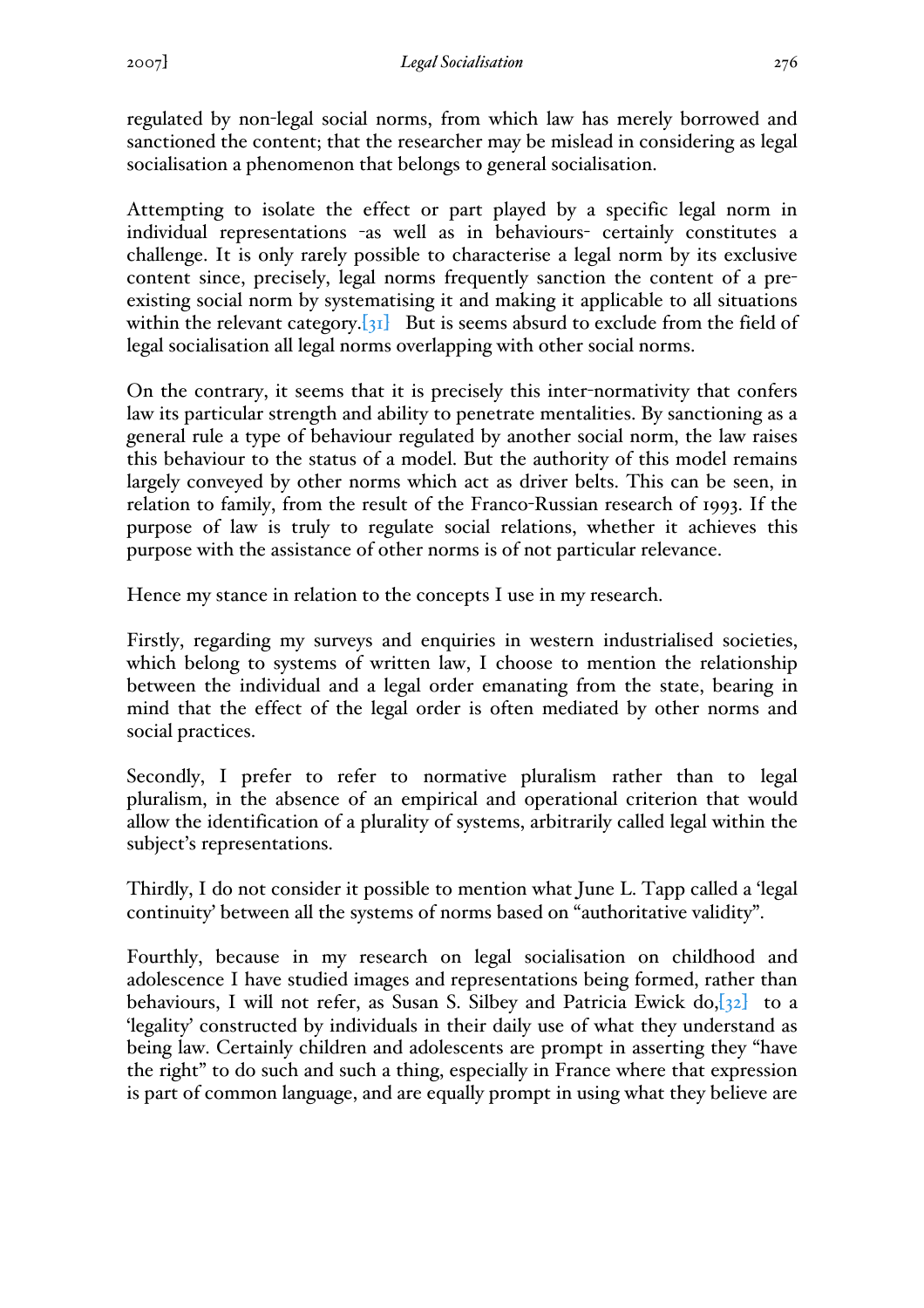'rules' or games circumventing the rules. But the time of life under consideration is that of a progressive entering of the individual into law (Jean Carbonnier referred to a the progressive juridicisation of the individual) which precedes the entering into adulthood "for real", if such a thing as an adult age exists.[33]

Finally, my initial education as a lawyer invited me to put to the test the pertinence of legal categories using empirical research based on an approach and methods borrowed from social sciences. Moreover, these seem to be the only ones able to address the question of the symbolic value of the behavioural models enshrined in the law. The approach of American legal anthropologists such as David M. Engel and Frank W. Munger,  $[34]$  -authors of a remarkable study on the way disabled subjects judge, in the context of their professional situation, whether the rights they are granted by legislation such as the 1991 Americans with Disabilities Act are appropriate, and consequently use or ignore these rights- doubly confirms my approach. Not only are law and rights themselves objects of the representations, attitudes and behaviours of disabled subjects, but these representations and behaviours find their origin in their experience of childhood and adolescence.

# 1. *Specific research methods to observe the emergence of images of law*

The desire to observe, within the formation of representations of the world during childhood and adolescence, the emergence of those representations of law, in a way dictated the use of specific research methods. It indeed became apparent that the succession of structured questions used for adult or adolescent populations in previous research seemed to signal a general direction to the respondents and allowed them to guess the expected answer.

A method borrowed from psychoanalysis and already used in a modified form in social psychology and in French research on political socialisation was chosen: the method of spontaneous verbal associations to a series of keywords used in legal terminology and in everyday life, under limited time constraints.

The primary objective was to have a means of knowing, in the subject's mind, the content of concepts theoretically considered clear or univocal, such as laws, law and justice, which have so far been considered to form the nucleus of legal socialisation. If one was to follow the development of these notions with age, as postulated by Kohlbergian theory, and taken up by June L. Trapp,  $\left[35\right]$  one had to know what they meant for the subjects of the enquiry, what they associated them to, what thoughts they spontaneously provoked No doubt these associations vary with national cultures, history and political systems. But they should also vary within a single culture according to projections and negative or positive expectations of adolescents as determined by their age, gender, social and local backgrounds. Secondly, the same approach had to be followed in relation to concepts, designated figures or structures of authority such as the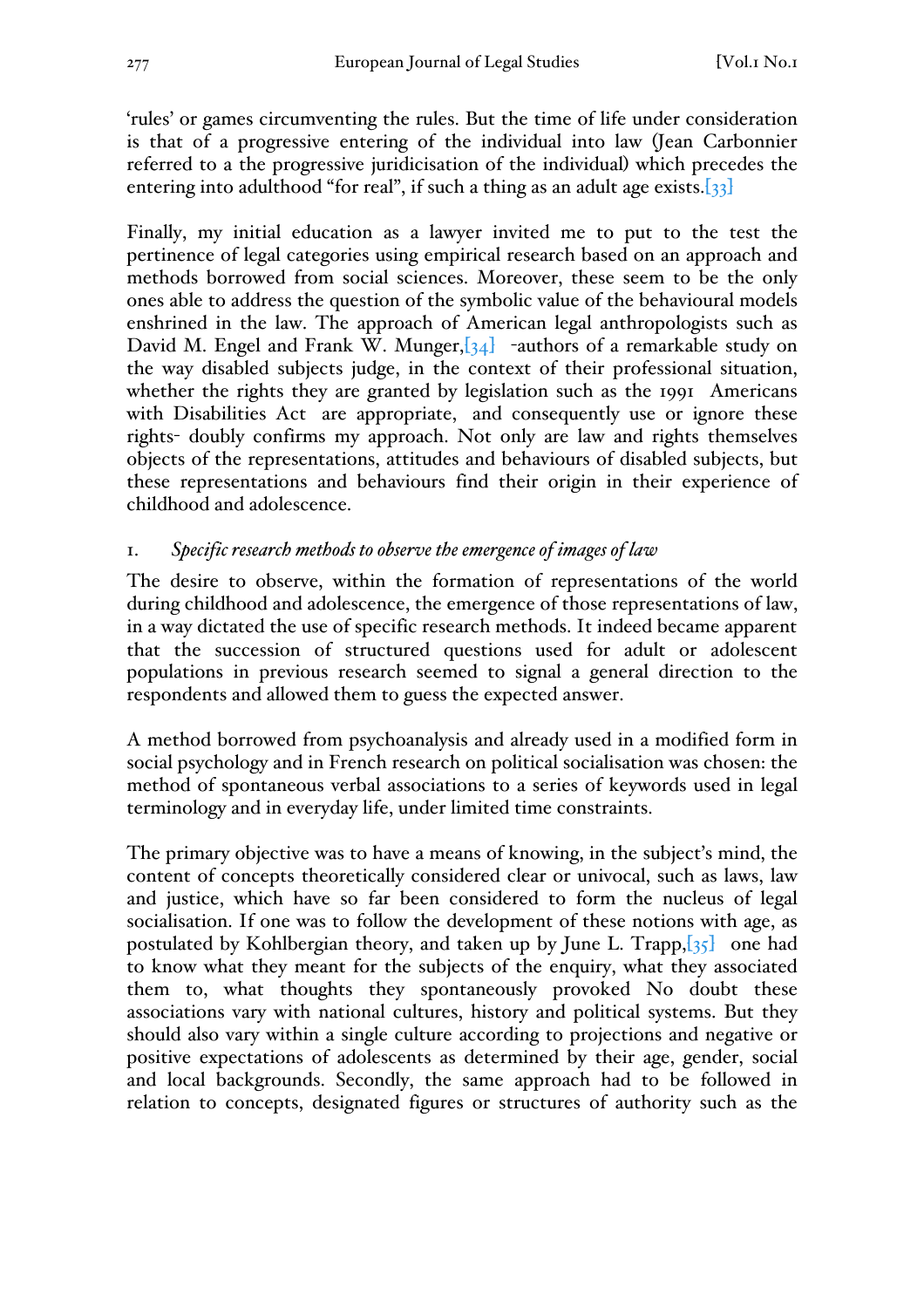state and administration, mayors, judges, lawyers and members of the police force, in order to try to determine the role they were attributed by individuals. Finally, the areas pertaining to the most familiar aspects of every day life, family and property -where rules of law are the least visible because they are closely interwoven with other social rules- had to be investigated, in order to find out when and in what form individual representations of law emerged.

Already used in France, $\left[36\right]$  albeit less systematically, for research on political socialisation, the spontaneous associations method is one of the methods which better allow distinguishing the 'images' around which 'representations' are organised. Even when individual representations significantly borrow from dominant social representations, they rely, in the subject's psyche, on images which have often become subconscious by adulthood but which keep influencing representations. It seems the power of images formed during childhood and adulthood ensures their lasting nature and sometimes explains the rigidity of the representations organised around them.

The spontaneous association method has been doubled with a selective association method, whereby the subjects of the survey were asked to associate their choice with one or more notion-values (law, laws, justice, responsibility, freedom, equality, solidarity, authority, security, discipline) and a series of concepts encountered on a daily basis.[37]

# 2. *Development or acculturation?*

The intercultural comparisons between the results gathered from French, Polish, Russian and Hungarian adolescents did not show any conclusive evidence of the 'development', in the Kohlbergian sense, of universal conceptions of law and justice. However, age appeared to be a decisive variable in the legal acculturation of the subject, in the manner he apprehends the common legal categories that will allow him to communicate with his peers. In this respect 'development' with age seemed the most appropriate to 'separate' the members of different national cultures.

For example while French, Russian, Polish and Hungarian 11-12 year-olds shared, for most of them, 'universal' conceptions of law as essentially imperative, of the right as freedom to act, of the citizen as being "everyone" or "someone like you and me", of the state as simply a country, the cultural divide -and consequently the acculturation of the subjects- became apparent at the age of 13-14. From this age "shared obvious assumptions" settled within the culture concerned. Paradoxically at this age adolescents are also appropriating the world by reconstructing it with their own concepts. But these concepts are those that were transmitted by various channels of common legal culture. And they are appropriated with such belief that the 13-14 year olds can be described as having become the "model students of legal socialisation" by giving a maximum of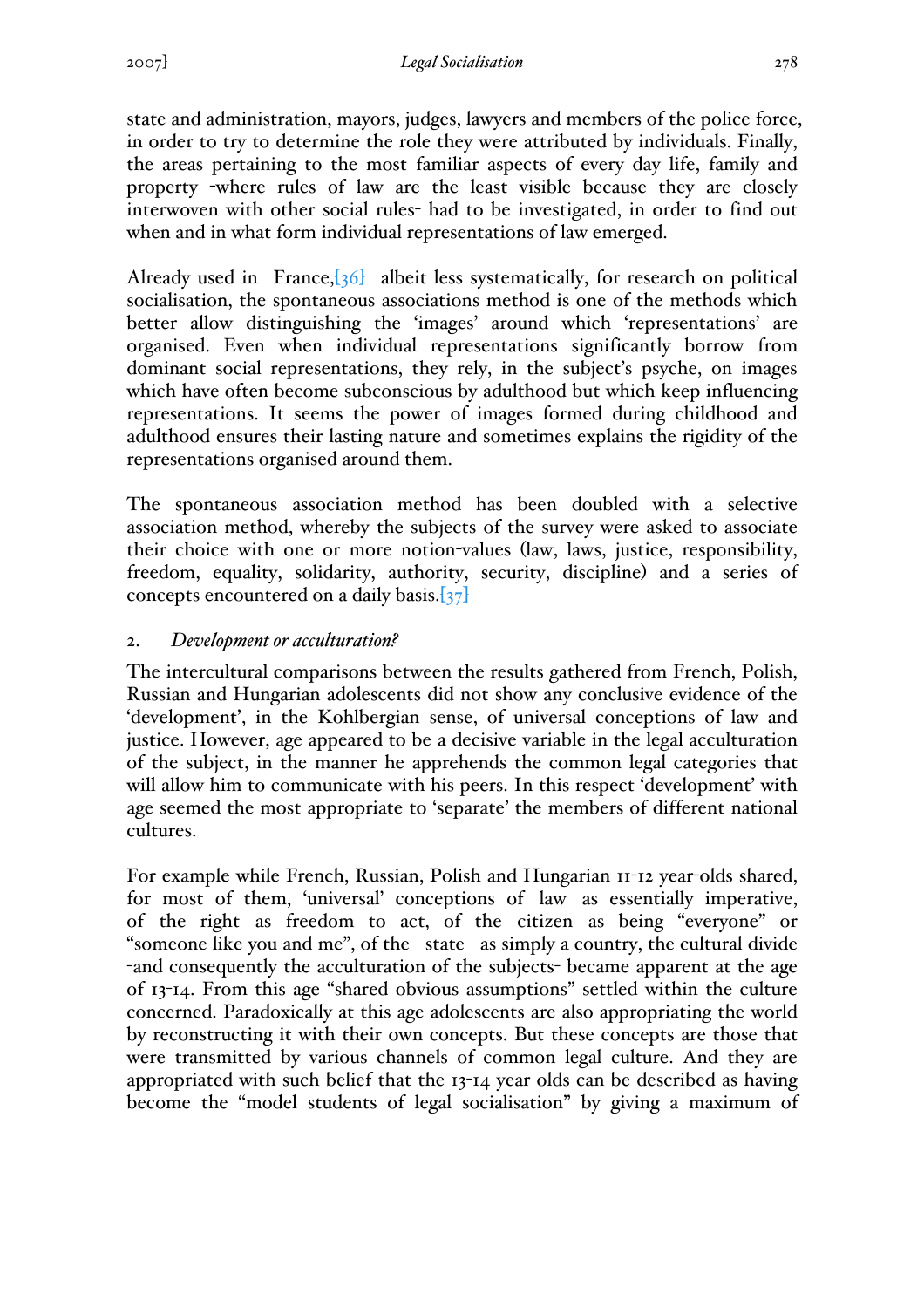"answers with legal connotation" even for terms having both an ordinary and a legal meaning.

In France, it appeared the law loses its imperative character with the subject's aging, and becomes, consensually, a "rule of the social game" designed to facilitate social interaction: individual rights are asserted and systematically associated with freedoms while law, as a subject, is the discipline of judges and lawyers. To be a citizen of a country it is enough to live there, a sort of citizenship of residence, related to a loose conception ofius soli. Finally, the state is associated with a legitimate political power supervised by law. In Eastern European countries, the law, in the 1990s, was still under a Soviet-type of political influence, and far from receding with the aging of the subject, its imperative and repressive character increased, while, paradoxically, rights were increasingly vindicated, even though objective law acquired the imperative character. In Poland, the state was stripped of political power and reduced to a territory and a cultural community, or, like in Russia, was denied any responsibilities.

Strangely, in relation to citizenship, a divide appeared between subjects from states with a population of diverse origins, such as France and Russia, and countries such as Poland and Hungary, which historically have experienced both being broken up and occupied by foreign troops. The former countries showed an extensive conception of ius soli and attributed citizenship to all their residents, while the latter favoured a conception of citizenship closer to ius sanguinis, whereby only residents of Polish or Hungarian descent could avail themselves of national citizenship.

In accordance with Adelson's findings, the 16-18 years old age group only refined and strengthened these conceptions, showing a variable tendency to cultural and political conformism in middle classes, the challenging of established order occurring mainly in older male age groups in Poland, France and Russia. In this respect, it was observed that the impact of social class variables differed in different cultures, and that the social geography of such challenges to legal norms, justice and institutions varied in different countries. In Poland and in Russia, 16-18 years old belonging to the intelligentsia taught virtues to the state, providing answers with strong moral overtones; in contrast, the working classes, whose social legitimacy was dramatically declining along with that of the communist party, were the most aggressive in their accusations of corruption. In France, however, working classes subjects adhered to more 'moral' conceptions of the role of the law and to a largely economic analysis, while boys from privileged backgrounds sought to show both their knowledge of institutional mechanisms and that they were not fooled by their apparent virtue.

## IV.THE EFFECT OF THE TIME VARIABLE ON REPRESENTATIONS OF LAW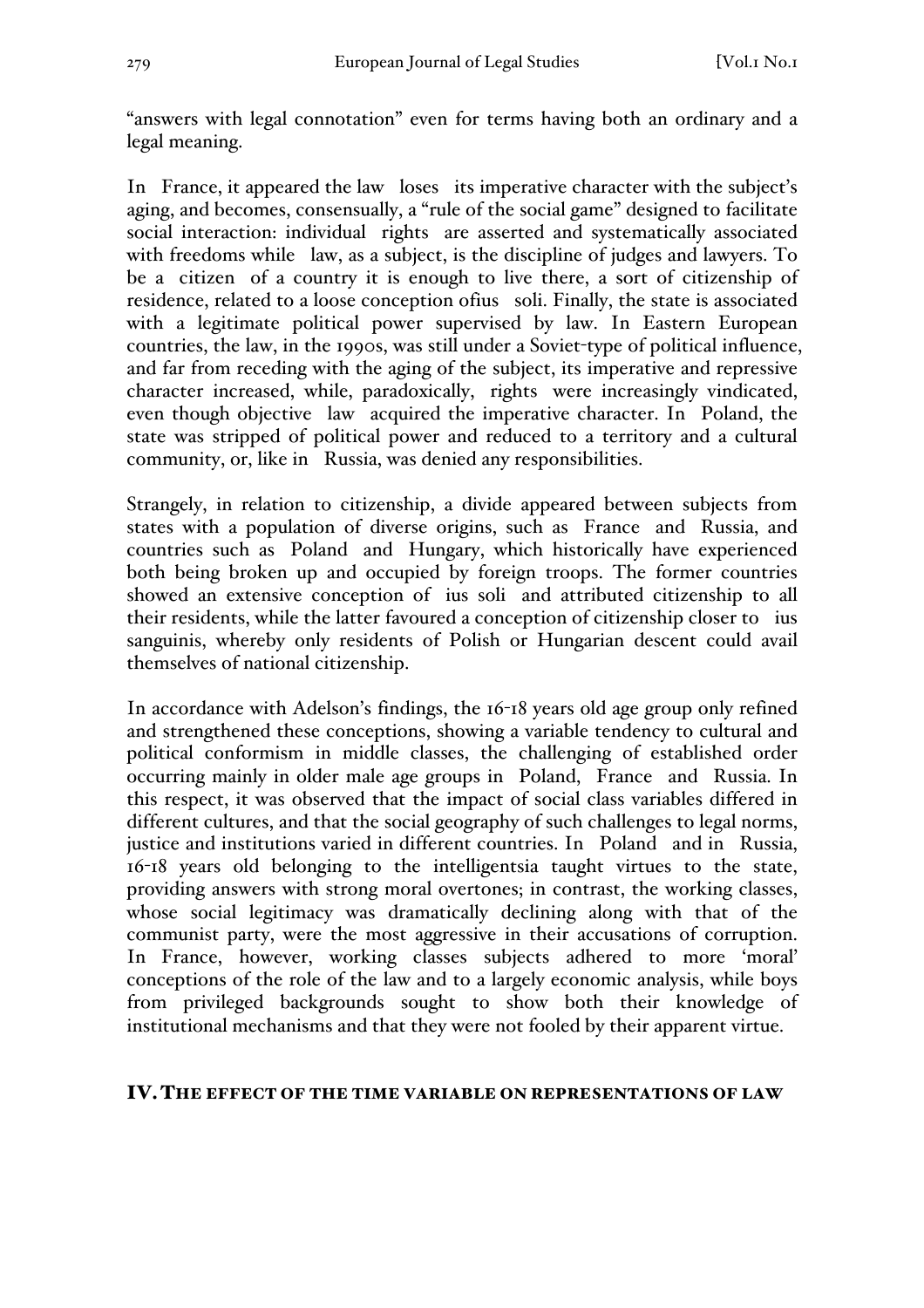#### IN DIFFERENT CULTURES

As mentioned earlier, part of the complexity in researching legal socialisation is due to the process by which representations of the law are constructed. These are generated together with events which personally affect the subject or which have been recounted to him, images of the law and images of the world are constructed simultaneously and fuel each other in childhood and adolescence. Within law (lato sensu) itself, images of the law, of law and of justice cannot be understood without the assistance of the representations developed by the subject in relation to the fundamental notions of authority, fault, punishment, freedom and equality. A second factor contributing to the complexity of the task, previously underlined in research on political socialisation,[38] is that legal socialisation occurs both in a spatial dimension and in a time dimension. What the child and later the adolescent interiorise (and which will remain deeply ingrained, even subconsciously, in adult representations) is the image he forms of law at a particular moment in time, in relation to information acquired directly or indirectly, in a particular social context and within a particular society. It should also be added that legal socialisation is situated in time in two respects, since information received by the subject is conditioned by dominant social representations, which in turn are not only impregnated by a particular given culture but also often impressed by the previous experiences of adults who give a specific interpretation of the information while transmitting it.

If law is an integrating part of culture (i.e., a distinctive way of imagining the real, to paraphrase Clifford Geertz once more), representations of law progressively produce what some call the legal consciousness of the individual, that is to say amongst other things the manner in which individuals belonging to this culture perceive or imagine, in a double refraction of reality, the manner in which law imagines reality.

It might have been thought, in line with a simplified and static understanding of culture, that culture and consequently representations of law or the legal consciousness developed by individuals within that culture were homogeneous and stable. Law would respond only belatedly to social changes and culture would constitute, to use a musical analogy, the bass background music, reassuring individuals by ensuring the continuity of the tune and its rhythm, and hence its ability to be identifiable by individuals belonging to that culture. In relation to law and individual representations of law, it would thus be possible to talk of the law of the French, of the Russians, of the Poles or of the Hungarians.

However, because it is alive, no culture can be static. Law may be static in successive stages, the duration of which may lead to an impression of stability.

Relatively stable, but belatedly changing, is law homogeneous? One may think so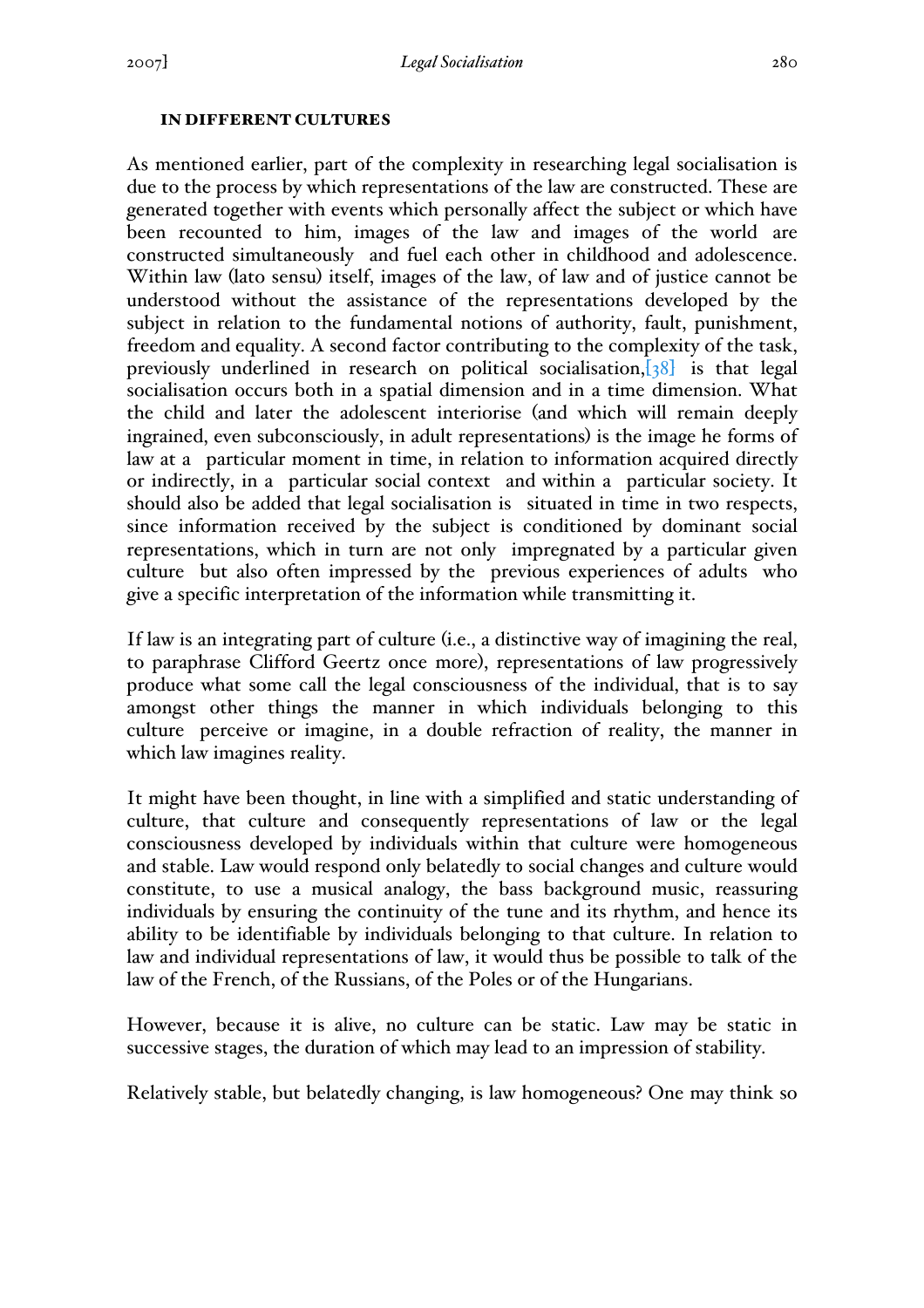if one adopts the perspective of Sirius, made harmonious by distance, and neglects the concrete approach of lawyers and legal sociologists who analyse the content and functioning of law and underline the diversity amongst is various branches.

Finally, to move from law itself to the perception of law by individuals, it seems difficult to believe in a homogenous representation of law or legal consciousness, since different aspects of law, which regulate different aspects of social reality (criminal acts, rights and freedoms or property for example), draw upon individual's different emotions or motivations to act.

Two different evolutions in time of a so-called 'French model' or a 'Russian model' of legal socialisation will be considered. $[39]$  Regarding the former, the evolutions shown by two surveys carried out in France in 1987 and 1993 respectively will be considered. Regarding the latter, which will be defined in terms of its own coherence and in terms of differences from the French model, evolutions will be inferred from the surveys carried out in 1993 (at the same time as the second French survey) and in 2000.

# 1. *Evolution in time of the 'French model' of legal socialisation*

The analysis of responses to the French survey of 1987 highlighted the extreme fertility in adolescent's representations of the republican tradition of rights and freedom of citizens against the state. During adolescence, the State is increasingly identified to political power and less so with a community. The notion of duty was largely ignored, and adolescents favoured the notion of obligation only, in so far as it took the form of 'responsibilities' which could be freely assumed.

As in surveys of adult populations, law was mainly perceived in its most socially visible form, namely an imperative norm stipulating injunctions and prohibitions accompanied by punishments (on the model of criminal law, tax law, or the highway code). The corollary was the perception of judges as criminal judges. The reasons for this can be seen even in a democratic state: two external reasons (extreme publicity in the media on the one hand, the inflation of the notion of respect for the law in political discourse on the other), and two psychological reasons (sense of security provided to individuals by a type of law which represents order, and acceptance of a 'fatherly' type of law assigning individuals the limits of their field of possible actions). $[40]$  However this circle of constraints was well accepted because, increasingly with age, it came to be considered a consensual body of rules of the social game. The notion of rule, far from being confused with a moral or religious rule, was (increasingly with age) assimilated with the law, to which it was strongly associated.

Challenges to the establishment, mainly emanating from boys from privileged backgrounds or middle classes, focussed on elements of the system symbolising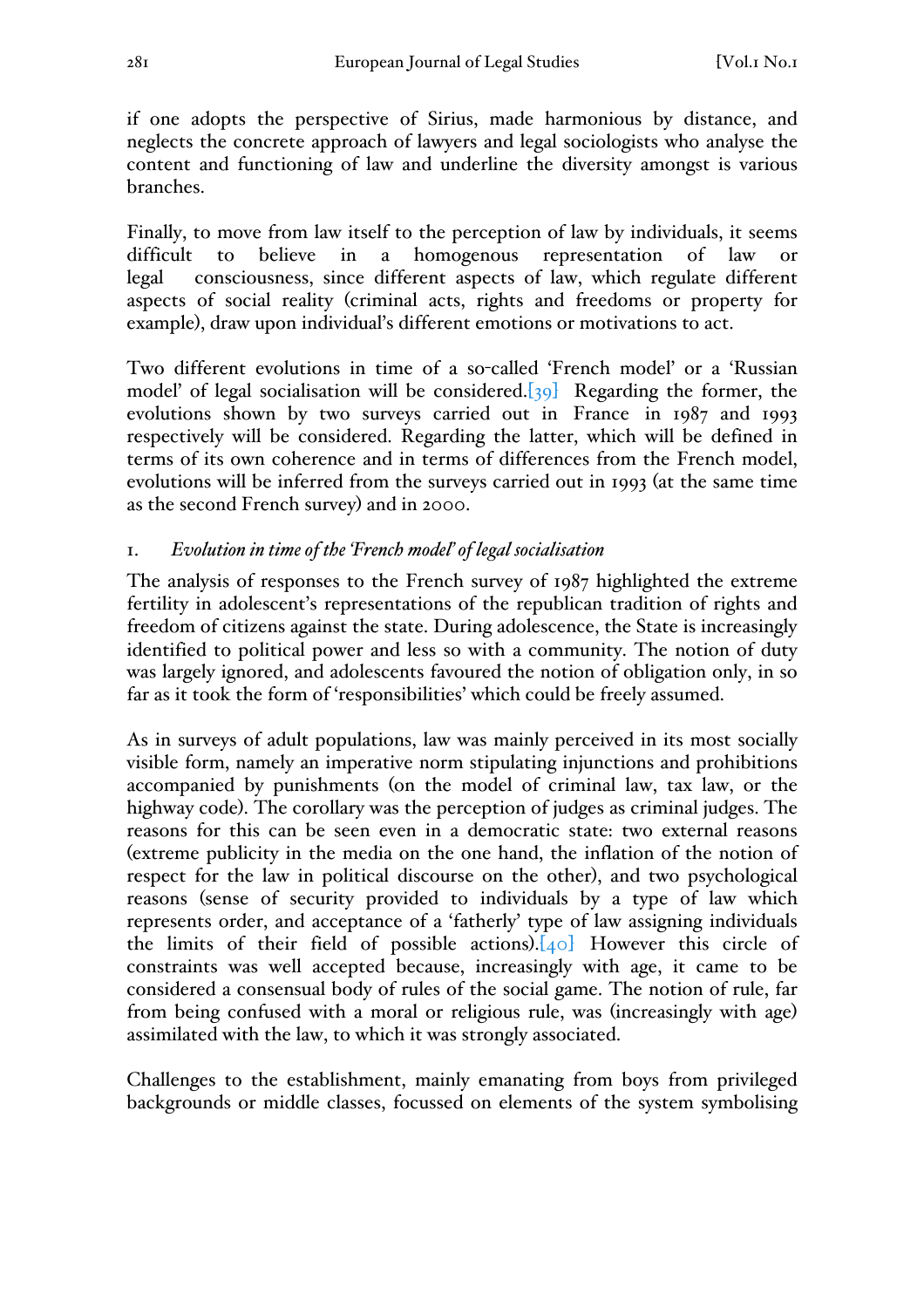authority and its figures: authority itself, in all its forms (parental, professorial, public), public administration and tax administration, the whole body of civil servants and especially members of the police force, who were severely taunted but nevertheless perceived as reassuring; and finally lawyers who, while symbolising the rights of the defence, contrasted only feebly in terms of honesty with agents of the state providing the public services of policing and justice.

In addition the 1987 data showed the fertility of a more general model of "control of emotions" $[41]$  which prompts objectification in the style of responses. This model seemed differentiated by social classes, and contrasted what resembled "the confidence and easy desecration of students from a bourgeoisie background" with "the realism of students from popular backgrounds".[42] Apparently more pressing for boys, this model implied that the higher their social background, the more their answers move away from affective or moral considerations. In fact answers with affective or moral overtones were essentially from working class backgrounds and girls.

In 1993, this differentiation of answers by social background and gender had considerably diminished, in particular with respect to judgements based on moral considerations expressed in Manichean terms of good and evil. This decline could be seen in respondents from working class backgrounds as well as in girls, the only category where they existed in 1987. Did everyone feel compelled, in order to integrate and be socially recognised, to adopt the new dominant and imperative model of "being relaxed", an avatar of Elias' "distancing" or of Bourdieu's "desecrating ease"?

But this model required, in order to look 'intelligent', not to be 'fooled' by ostentatiously displayed ideals in particular where these called upon morality in the negative form of condemnation and creating a feeling of guilt. In this regard, French teenagers refused to condemn young offenders. The analysis of the associations to the terms 'fault', 'offence' and 'punishment' was quite demonstrative. The concept of fault was considered hypocritical, as it designated no more than an act disapproved of by society. Adolescent vocabulary favoured the term 'mistakes' which, as everyone knows, are only human. The systematic over-emphasising of evil character, which used to attach to persevering mistakes, had disappeared. The subjects of the survey identified with anyone committing a fault, trivialised into an error, rejected morality, which was perceived as formal and imposed by any authority engaged in producing rules. Taking this line of reasoning a step further, they barely formulated any negative judgements on offences at all. The offence, however severe, was objectified into a simple infringement of the rules. In parallel, punishment was totally rejected, characterised as a form of vengeance or injustice, and in the best of cases as an ineffective method or as a psychological mistake.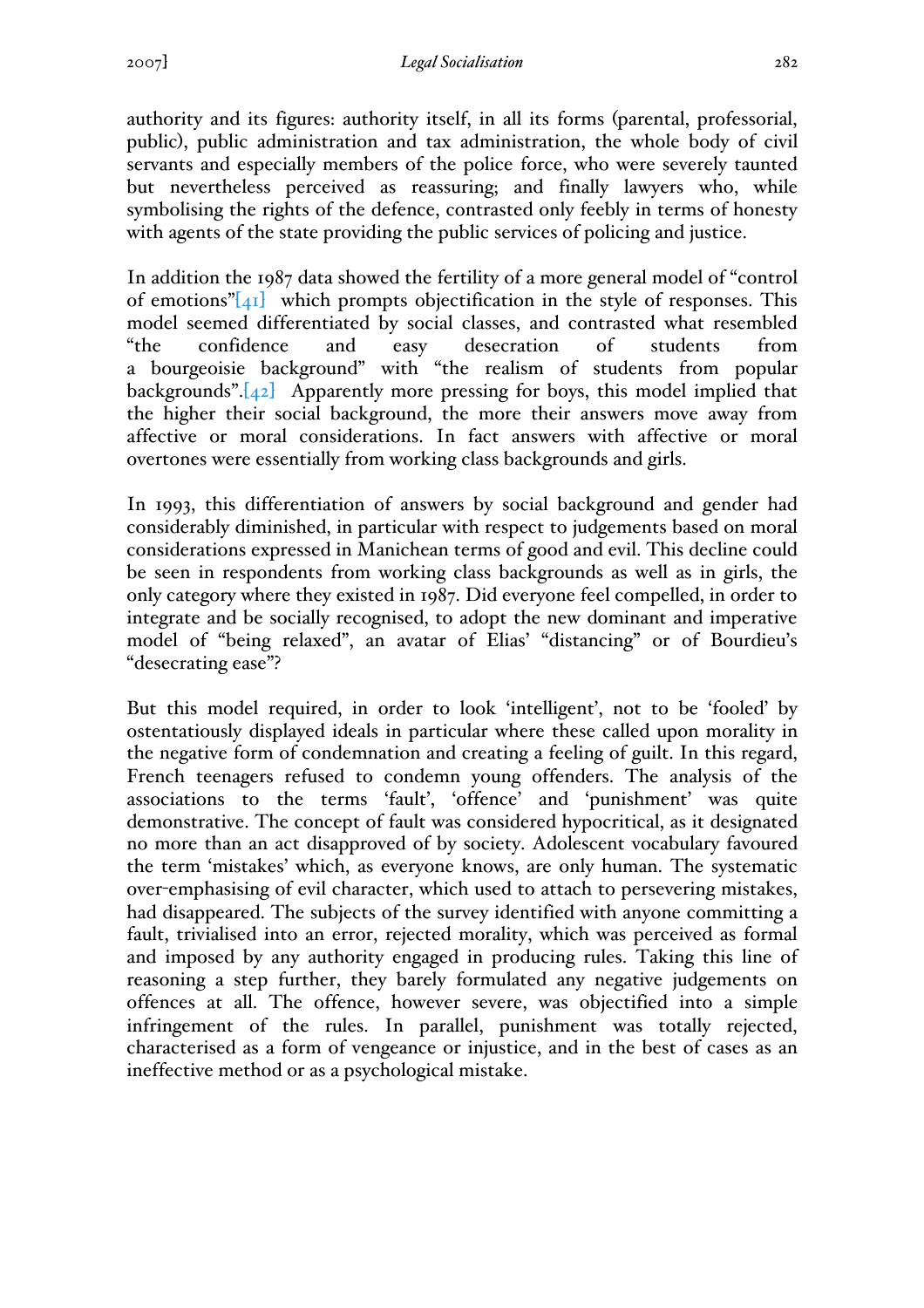This generalised attitude of tolerance in respect to fault and of intolerance with respect to sanctions, which represented an important change in contrast to 1987, seemed largely disconnected from the dominant attitude in respect of judges. While the condemnation of the notions of fault and offence has strongly diminished, judges and justice were, at the same time, associated with the performance of positive social functions (ensuring justice, guaranteeing social peace, rights, and equality before the law). The criticism of law and the legal system confidently aired by young upper and middle class boys in 1989 had significantly reduced. It may be that criticism had become as superfluous as demystified morality. Logically, the role of civil justice was better perceived, and law and legal institutions where evaluated twice as positively as in the previous study 6 years before. The same could be said of the sanctuary structure provided by family. However, the attention of adolescents peaked in relation to Citizens and Solidarity.

Spontaneous associations with the notions of right equality and freedom showed an increased 'legalistic' awareness: 54% (as opposed to 42% in 1987) of responses on freedom (equal freedom to act, constitutional principle, guaranteeing human rights, freedom of thought and freedom of expression) showed legal overtones, and similarly 62% (as opposed to 34% 1987) in relation to equality (equal rights, constitutional principle, non-discrimination, equality before the law and the legal institutions).

A similar phenomenon is revealed in Russia by comparing the results of the 1993 survey with those of the 2000 survey.

## 2. *Evolution in time of the 'Russian model' of legal socialisation*

In order to analyse the status of law in individual representations in Russia, two factors which have contributed to minimising the status of law and rights in Russian culture must be taken into account. One is the soviet legal system, which gave priority to politics, resorted mainly to repressive laws and reduced to a minimum the circle of individual rights. Another is a more ancient Russian cultural tradition that valued morality above law, extended family rules into the social sphere and seemed to reject excessive regulation of human relations as well as abstract rules such as the rule of law. This 'rejection of law', $[43]$  as some authors have called it, has been analysed in relation to the profound influence of the Orthodox religion, which privileges affective values over action values. However, the hierarchy of the Orthodox Church did not abstain from siding with the powers that were "masters of the law": this guilt provoking formulation brought an awakening of consciences by fixing the moral norm of truth, a notion which arose again in the Stalin period in particular in family law, which was the most rigorous in Europe by 1944.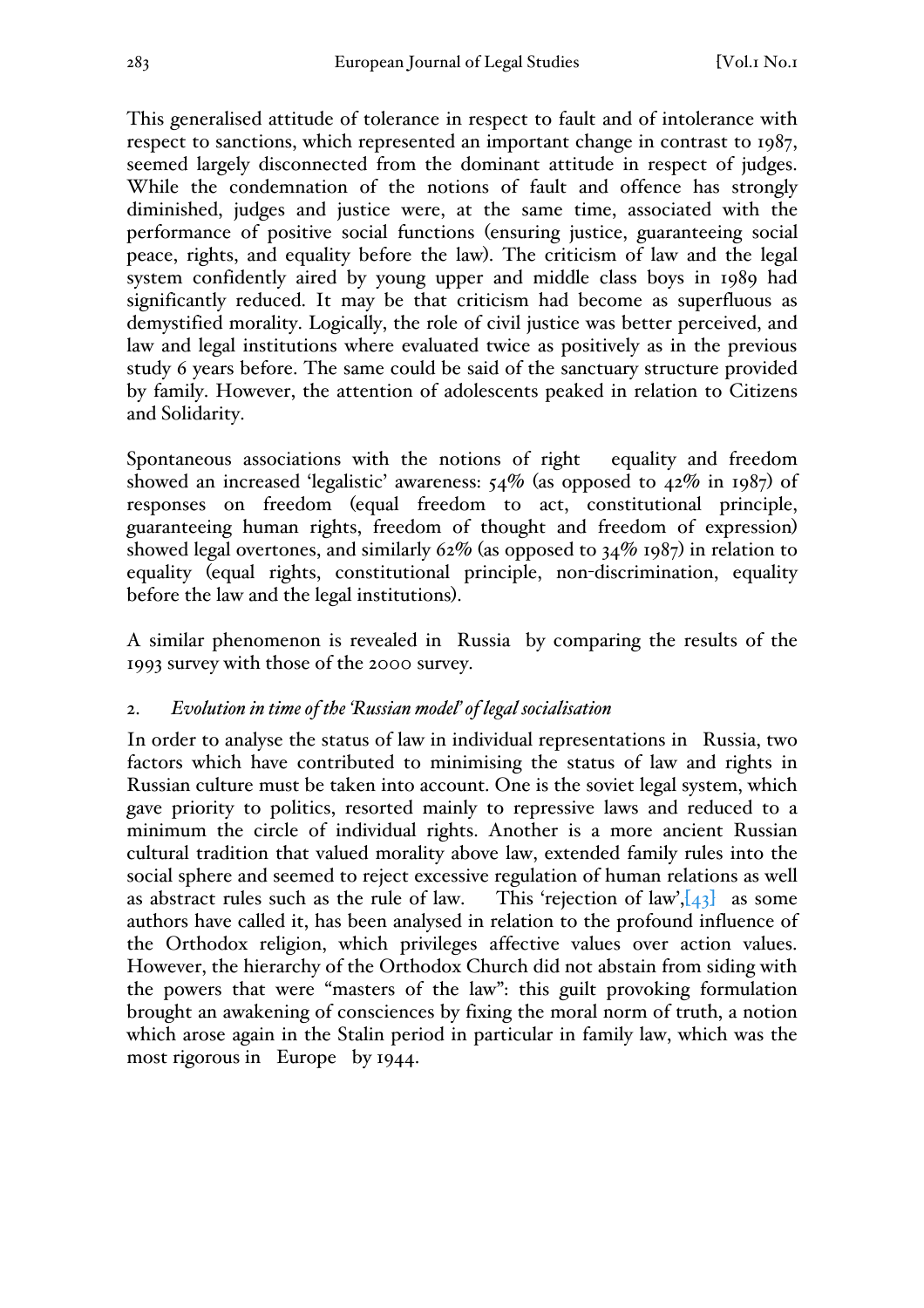# a. The results of the 1993 study in Russia

The results of the study carried out in Russia in 1993 firstly show, as in France, the influence of history and of the spreading of a specific notion of law. While in France the predominant image of the law is one which, despite its imperative and constraining character, simply considers law as a rule to be respected or complied with because it facilitates social interactions, in Russia one finds the quasi omnipresence in individual representations of a repressive element which above all should not be transgressed. The play on words on transgression -the Russian term prestuplenie, which is the exact translation of the French term 'transgression', has the double meaning of crime $[44]$  in common language and criminal offence in legal languagegives rise to a representation of the law focussed on criminal law, invested with the power to delineate good and evil. Hence the strong moral condemnation which attached to offences in the majority of Russian answers extended to delinquents, excluded from daily life and placed into a world of abnormality ("people with no conscience" who have committed "monstrous acts").

In parallel, the guilt attached to the notion of fault, a notion rejected or obliterated in France, seemed fully accepted in Russia. While in France fault was objectified into a mistake or a simple infringement of rules which anyone could potentially commit, in Russia fault never seemed detached from the person to whom it had caused harm. One was considered 'guilty' in relation to someone and this fault generated 'remorse', 'repentance' and/or a 'desire to fix things', as if the severance from another or from the community generated by fault was the worst of all evils, and as if only reconciliation or reintegration could put an end to the isolation of the individual.

As in the two French surveys of 1987 and 1993 and in the 1987 Polish survey, if there was indeed any 'development' with age, it consisted of interiorising or appropriating this cultural model present in educational practices within both schools and families. In contrast to the French model, a positive evaluation of punishment, which helps the guilty "realise the meaning of his fault" and "sets him along the right path", increased with age until it reached 40% of answers in the 16-18 years old age group. Transferred to the criminal plane, such an evaluation of fault and punishment did not carry any challenges to law and repressive justice, since any punishment was justified ("a just judge is a severe judge"), the only accusation being aimed at possible cases of corruption.

The counterpart to such a specialised conception of law as "not to be transgressed" was that law did not seem fit for regulating social interactions in daily life. In order to avoid transgressing the law and going beyond the limit, it is indeed better to avoid the law or keep at a safe distance. While in France the notion of rules was, increasingly with age, associated with law, in Russia this association decreased, rules being considered mostly informal rules governing the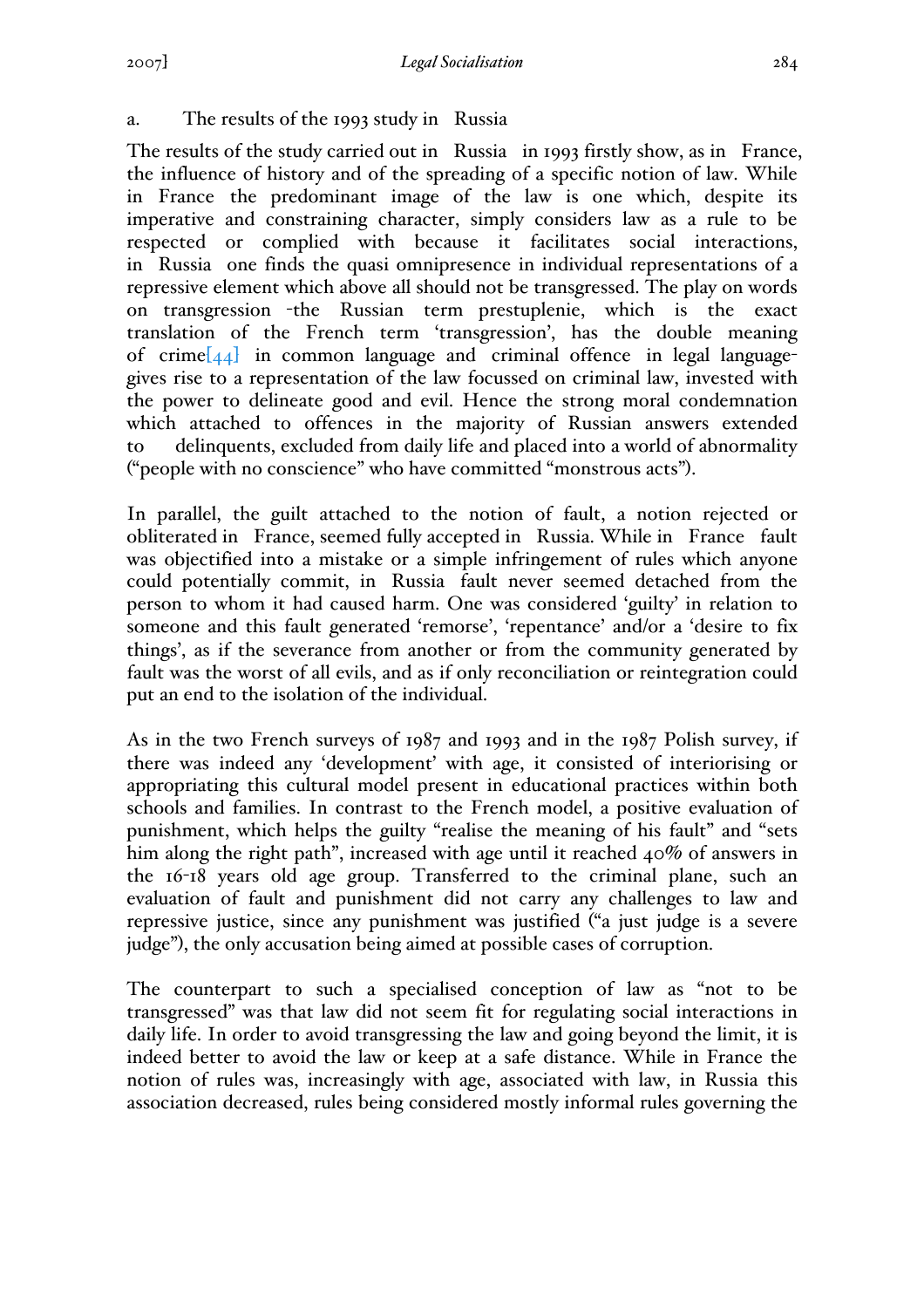different circles within which the individual was included – family, friends or work environment.

The distance from the French model of an increased legalistic perception of reality with age was further stretched in relation to the notions of freedom and equality. As in Poland, the very notion of equality was undermined by its 'confiscation' by official slogans, which seemed to reflect only the situation of the most privileged within the communist system. Half as many Russian adolescents as French adolescents (35% and 62% respectively) perceived the concept of equality as having legal significance, while twice as many (60% and 27% respectively) adhered to the humanist principle according to which all human beings are valued equally. While in France the concept of citizenship was the most associated with equality, through selective value associations, in Russia it was most associated with family.

As for freedom, the majority of Russian adolescents associated its image with total and absolute freedom, excluding any form of dependence, in short a fantasy of freedom that has no corresponding embodiment on a social plane. Contrary to French adolescents, only  $28\%$  ( $54\%$  in France) of Russian adolescents thought of a legal regulation of freedoms and they rarely thought that freedom could be limited by the freedom of others.

There were thus two opposite models in Russia and in France. For French adolescents fault was negated, thus ignoring others, and reduced to a simple violation of rules emanating from whatever authority; freedom was socialised and considered from a legalistic perspective to "end where freedom of others begins". For Russian adolescents fault implied harm caused to another and generated repentance and remorse; freedom was anarchic and totally obliterated others, and was closer to a poetic (volja in Russian) notion of freedom than to a socialised freedom (svoboda). But it seemed that both notions of freedom were intimately linked to a specific notion of power. For French adolescents, power was essentially a legitimate political power which acknowledged the supremacy of law to regulate its activities, and was in principle respectful of public freedoms. For Russian adolescents, power was conceived as an "enormous force" infiltrating all aspects of social life, which did not acknowledge any form of control and excluded the supremacy of law.

The value of family therefore appeared to be a haven, much more so than in France, where the status of citizen, and along with it social and political life, were highly regarded in adolescent representations. The importance of family, presented in the cliché form of a place of absolute happiness and safety, from which all conflicts are excluded, was not without ambiguity. Amongst all the selective associations available it was divorce that most incarnated freedom for Russian adolescents. On may recall that following the October Revolution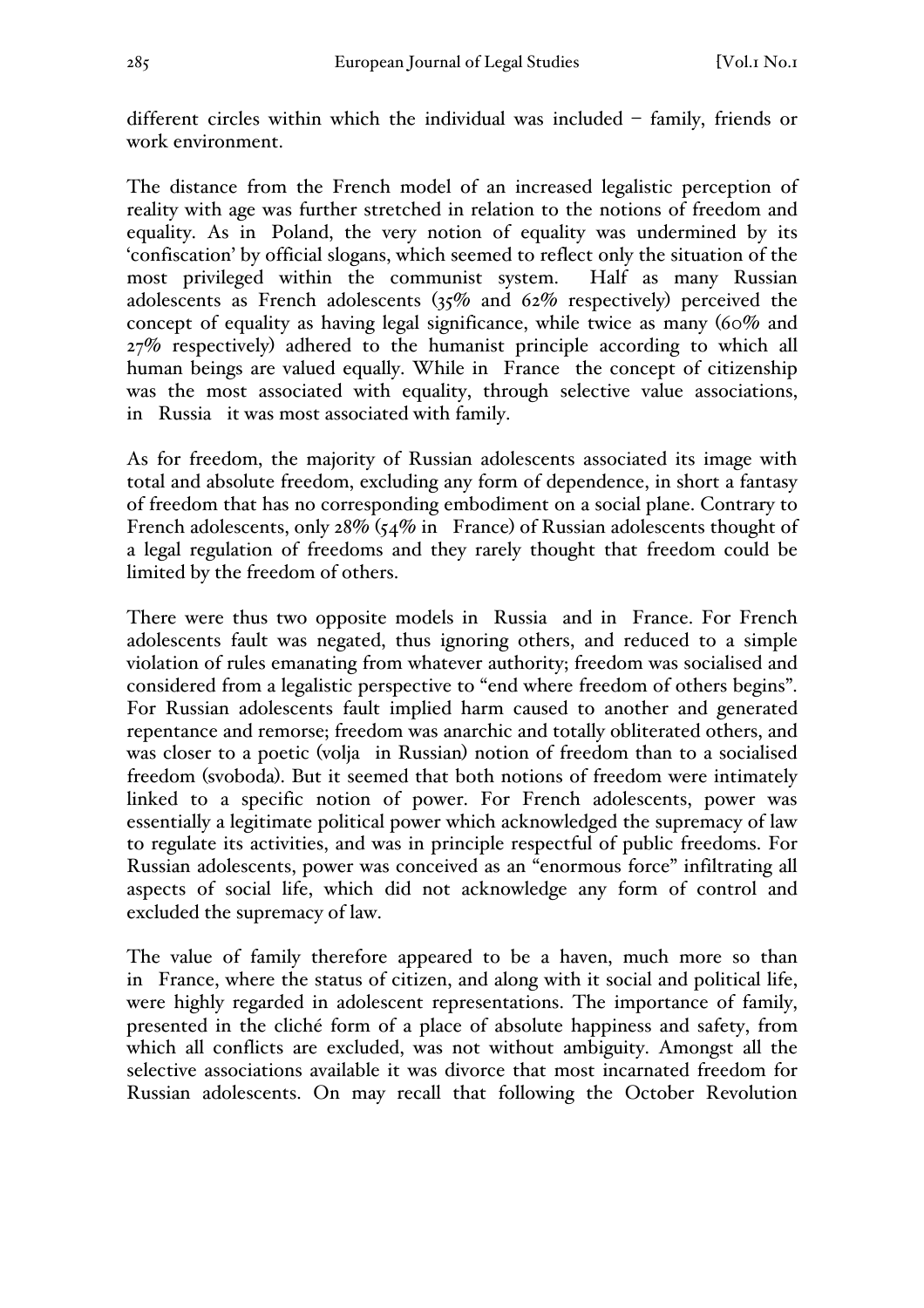in Russia, divorce had been the first legalised freedom in Russia.

b. Breaks in the 'Russian model' in 2000

The most striking breaks over time occurred in the representations that seemed the most anchored, since the 1917 October Revolution, in the legal consciousness of the Russians interviewed in the 1993 and 2000 surveys.[45] One such break occurred in what might be called the Russian conception of repressiveness (fault and punishment), another in the conception of freedom, which far from remaining absolute (to be unconditional or not to be), gets socialised by taking into consideration the freedom of the other.

# *A break in the sense of repressiveness and guilt*

In the 1993 Russian model, the prevalence of repressiveness in the representation of law, a legacy of the Soviet legislative tradition, which during its entire history favoured criminal sanctions, was backed by a remarkable prevalence of repressiveness in moral conscience. In this constellation of repression/guilt, fault, conceived as harm caused to another, was an expression of the primacy in Russian culture of interpersonal relations over relations to the rule,  $[46]$  and sanctions were considered the only means of making the author realise the importance of his action. The social mechanism could be understood thus: the relation to fault, as harm caused to another and generating guilt and/or remedies, and the relation to punishment, as the only means of making the person at fault aware of their bad action, resulted in two by-products, the hyper-legitimacy of the most severe criminal sanction, and, beyond that, a strong intolerance towards offenders, considered abnormal and conscienceless.

A break is apparent in 2000 in relation to this cultural model. Certainly law remained imperative and even repressive in individual representations, both conforming to the traditional image of law in Russia and perceived as reassuring in the face of current criminal activities. But Russians now also consider law as granting rights and possibilities of action to individuals. Moreover (as in the conceptions developed by the French subjects of the 1993 survey) law is considered by a significant proportion of the Russian subjects as a sort of rule of the game necessary for the functioning of society. And while -or despiteimportance given to the institutions applying criminal law does not diminish with age, positive evaluation of the law is the expression of a desire to be protected against criminality.

In parallel judges are still mainly considered according to their role in criminal law, but, in contrast to 1993, their civil jurisdiction is also perceived for the first time. An almost mythical image in 1993, embodying the rigour of justice, by 2000 the judge is perceived in a less passionate and more realistic manner as embodying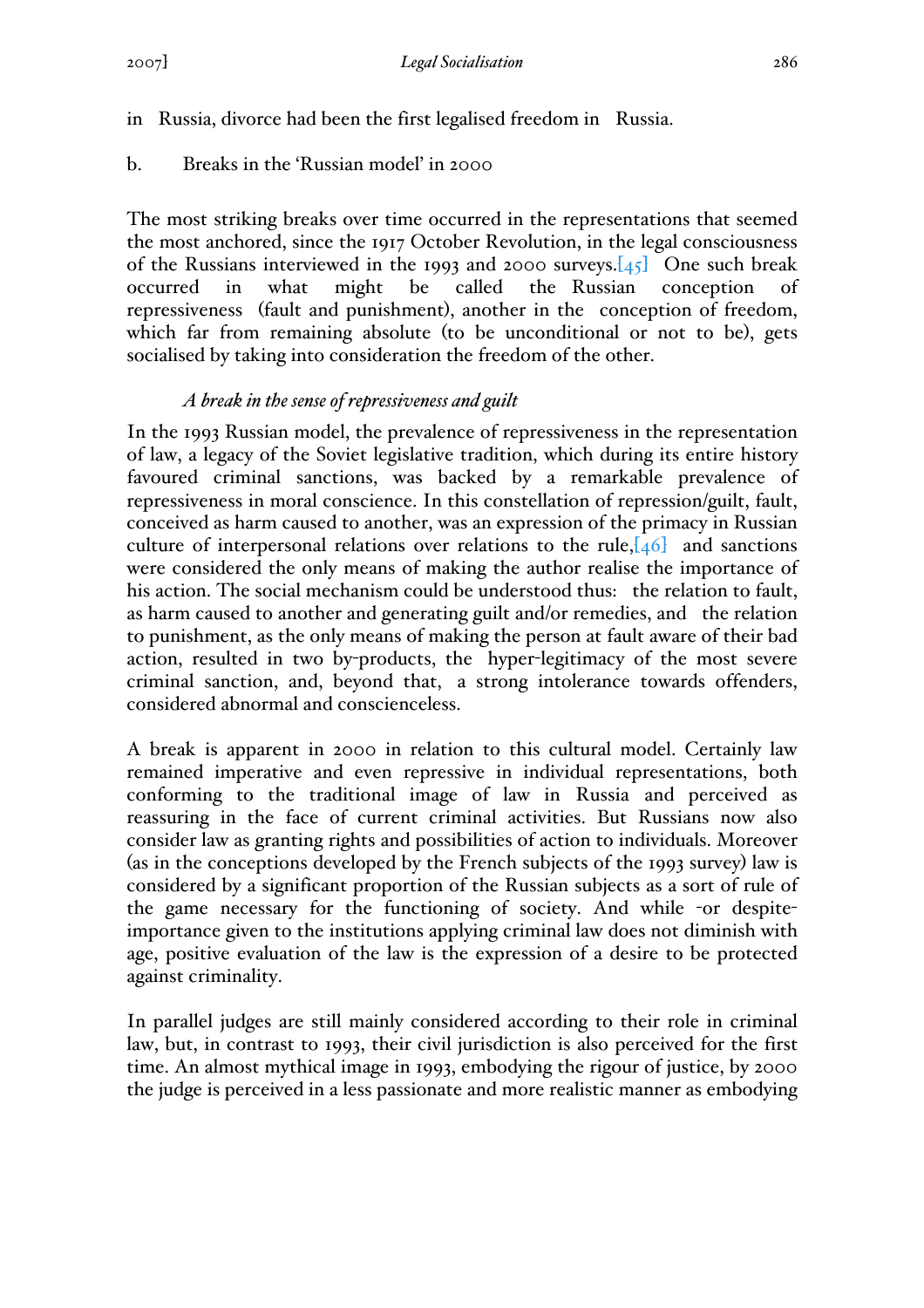law, and is recognised as fulfilling positive social functions (maintaining social order, equality, and protection of individual rights). Associations with the word 'offence' also suggest a significant reduction in the number of moral condemnations of the offending act, in favour of it being characterised in terms of an act subjected to justice and criminal punishment. Finally the mythical image of criminals (abnormal beings deprived of a conscience) has also disappeared in favour of a questioning of their feelings or motivations.

The break, in relation to the normative and institutional aspect of representations within individual conscience, consists in a double phenomenon of increasingly legalistic answers and a reduction in answers implying a moral judgement; or, in other words, in the development of the field of legal consciousness and the reduction of the field of moral consciousness.

What about the representations of Fault and Punishment that gave an underlying repressive basis to representations of legal norms and justice? The status of punishment has strongly evolved in representations where it was of crucial importance. Positive evaluations of punishment drop dramatically from 40% to 7% in the older subjects and totally disappear in the younger subjects. Even adults, most of whom would have been expected to have interiorised the repressive model, question the practice of punishment in Russian society. In particular, in the 18 to 30 years old group, answers express strong doubts (as in France in 1993) as to the appropriateness of punishment in general, its adequacy in relation to the act committed and the motivations of the person inflicting the punishment. Characterised as 'unjust' or 'inhumane', punishment is, as in France in 1993, likened to "vengeance" or an "irresponsible act driven by anger".

However, the reduction of the repressive field of moral consciousness seems to reach only weakly into the field of guilt, according to the spontaneous associations with the term "fault". The concept is certainly perceived more legalistically than in 1993, as it associated by 40% of the young (as opposed to 14% in 1993) to the transgression of a rule or law, and more specifically to the transgression of criminal law. Anecdotally, it also appears that the number of moralising associations with 'fault' in terms of 'remorse' has significantly declined. However, given the iconoclast challenges of cult authors such as Dostoevsky, one may ask whether the term is not simply out of fashion. Hence the issue might be a change of vocabulary rather than the evolution of the cultural model of guilt, since the decline of remorse is correlated with an strong increase in clearly less romantic answers of the "feeling guilty" type, the proportion of which varies between 23 and 34% (guilt peaking at the key age of legal socialisation; i.e., 13 to 14 years old).

However, a subtle nuance distinguished current answers from those given in 1993: the number of answers associating fault with harm caused to another (to be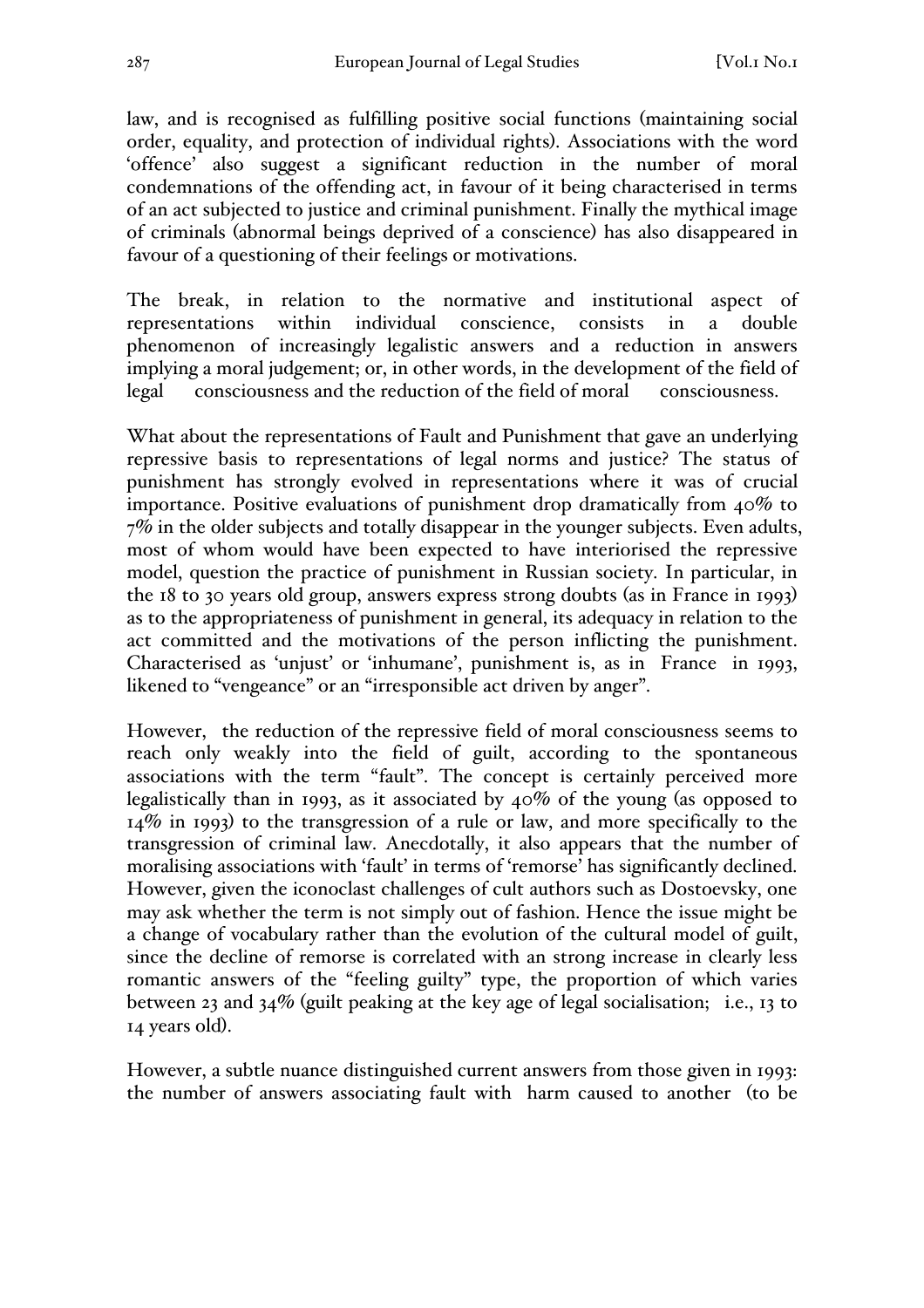guilty towards someone) has considerably diminished $(4\%$  amongst  $11$ -14 yearolds and 7% amongst 16-18 year-olds, as opposed to 40% and 14% respectively in 1993). Could this difference indicate a weakening, from childhood onwards and in family and school education, of the instillation of a strong bond between members of a community?

It may seem strange to mention a psychological link between the members of a community in relation to fault. This observation was nevertheless suggested to French and Russian researchers by the contrast between associations with fault in France in 1993, which were exclusively formulated in impersonal terms of transgression of a rule, and similar associations in Russia in 1993 which were mainly conceived in terms of guilt towards another or harm caused to others. This allowed the identification of a constant element of the Russian cultural model consolidated by the soviet model (because it was operational in relation to its objectives) in such a manner that it was still operating in the early 1990's. $[47]$  Educational models unquestionably changed in 2000 more than the affective pressures of families – or we can at least assume so. These respective influences must be strong enough for certain Russian answers to use irony to challenge the use of guilt as a weapon, in particular against women, still largely practised in current Russian society. Whatever the case may be, in 1993 excessive guilt implied excessive responsibility. Finally, in the redistribution of values associated with fault, the excessive imposing of responsibility was brought into proportion by the legalistic approach to fault, and by its inclusion in the legal process. In the 1993 survey, fault was associated twice as much with Responsibility as with law by three-quarters of the 16-18 year-olds; it is now associated on an equal standing with the law and with responsibility as well as with justice to a lesser extent.

Does this break operated by the phenomenon of increased legalistic perception in turn create an even more important break by weakening the sense of others so characteristic of Russian culture? It seems not; it may even reinforce it, as is suggested by the obvious changes in relation to freedom which will be considered below.

# *The increased legalistic and socialised sense of freedom and equality*

In 1993, two contradictory trends underlined the French and Russian answers in relation to how others were taken into account by individuals. In Russia, there was a sharp contrast between the notion of fault, always linked to others, and the notion of Freedom totally oblivious of the others. In France, the individual, unaware of others in relation to the notion of fault, as it was exclusively linked with rules (and probably implicitly to the Authority stipulating the rule), became aware of others again in relation to a conception of freedom which respected the freedoms of others: our freedom ends where freedom of others begins. In 2000, a turning point occurred in Russia.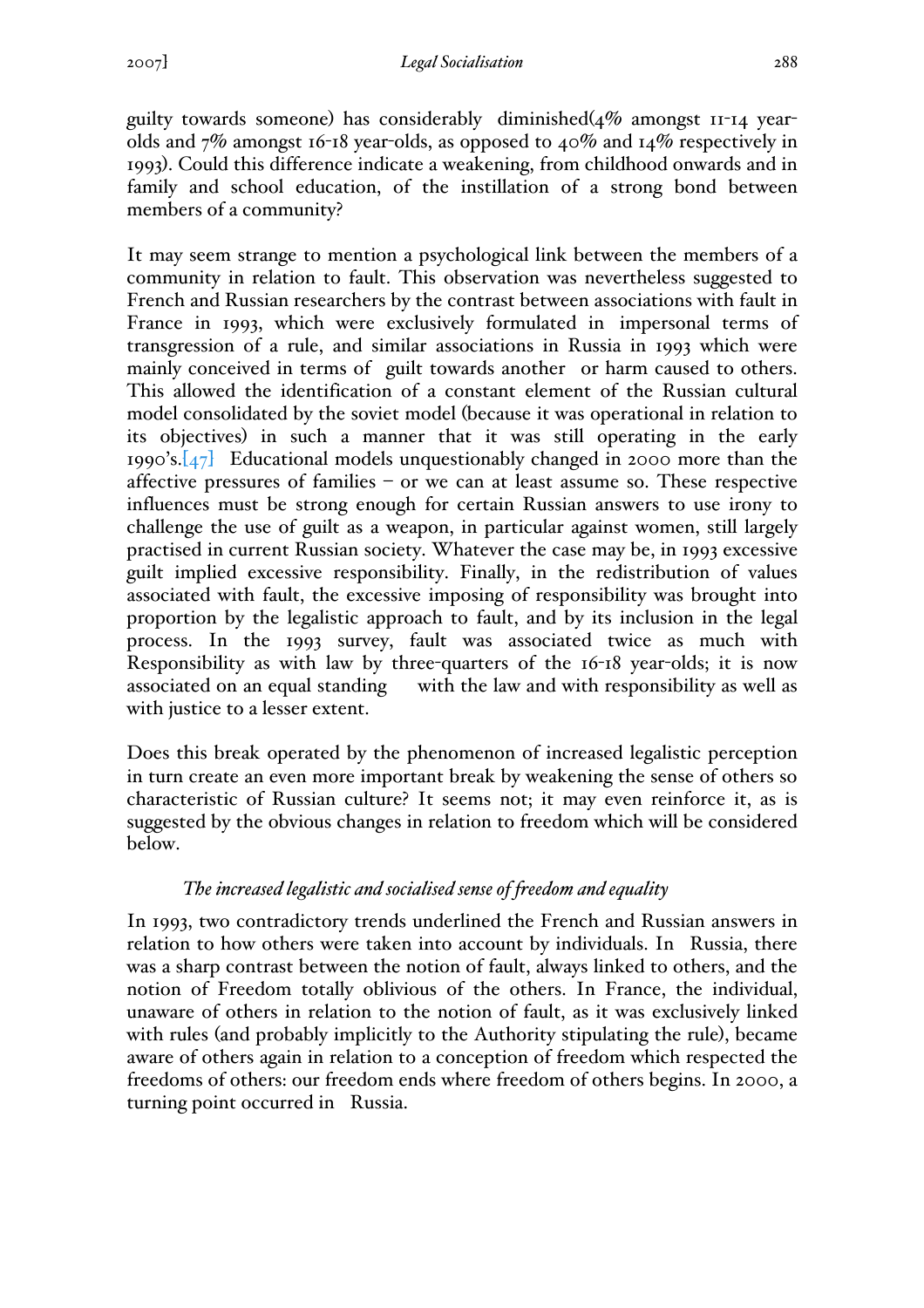While Russian subjects always combine moral consciousness of personal guilt with a feeling of responsibility towards the victims of their faulty conduct, they also develop a true legal conscience of others, through the notion of rights and freedoms. The notion of individual rights is better interiorised whether in considering one's self or others as individuals and citizens. And the Russian conception of freedom meets the French conception of freedom tempered by equality, a freedom which takes into account others and their rights.

The perception of rights and freedoms has also significantly broadened since 1993. Young subjects characterise as human rights not only the "right to life", which they insisted upon already in 1993, but also and repeatedly what they call "the right to choose", which they assimilate with "choice of life" (which meets the free choice of one's private life) and "being one's self". The vindication of personal freedom, always present, is accompanied by a much more active vindication of civic freedoms. The most important of these civic freedoms is freedom of opinion, also formulated in terms of freedom of thought, speech and religion, freedom of the press, and obviously in terms of the right to vote, which generated little interest in 1993. The necessary respect for certain limits protecting one's self and others is mentioned in various manners: necessary respect for others, duties towards others in consideration of freedoms. This is an important qualitative change since 1993, as at that time rights and duties were essentially in relation to the state.

The notion of equality too has been significantly socialised and perceived in a legalistic manner. In 1993, while French adolescents gave precedence to the legal instruments of equality, Russian adolescents were much more receptive to the importance of social equality (equal chances in equal amounts) and of the moral value of equality ("all men are equal"). The change is obvious in Russia as currently more than 80% of 16-18 year-olds (as opposed to  $5\%$  seven years before) mention the legal aspect of equality, as if they had discovered the purpose of the legal protection of equality. Moreover a theorisation of equality as a social value appears in their answers: tolerance and social harmony as a basis for democracy.

## *Towards a reluctant reconciliation of citizens with state and power?*

In 1993, which seems to have been a period of crisis of the representations of the state (coup of August 1991, dismembering of the USSR, declaration of the independence of Russia, Elstin's coup against Parliament), answers were rather of an emotional nature and the state was massively associated with the haven-like notion of 'country' (answers which could be found to such an extent only amongst the younger French subjects). The notion of 'state' seemed devoid of political power, and while it was associated with law, it never was associated with democratic mechanisms. In this sense several answers referred to the absence of a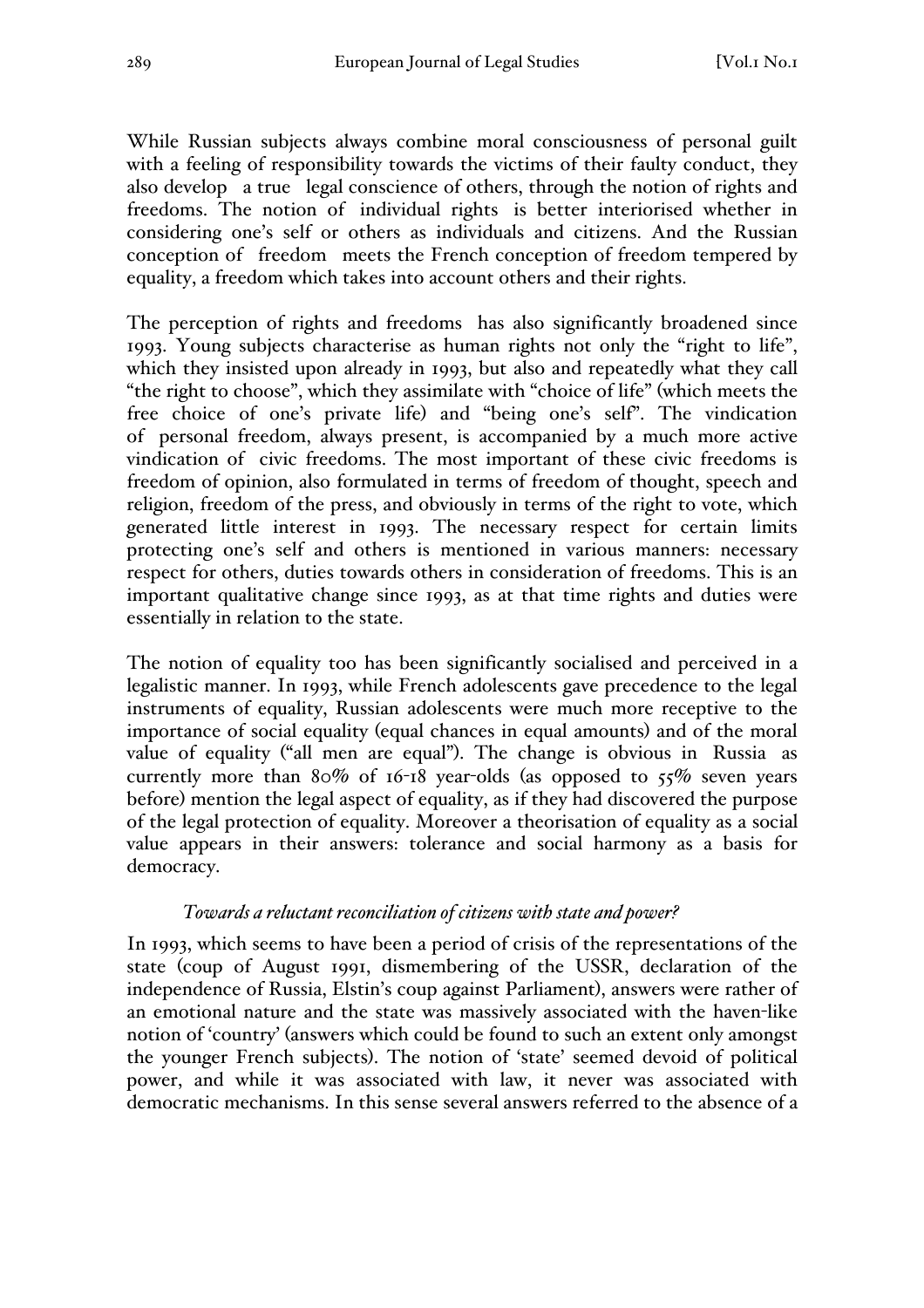state.

It seems the answers obtained in 2000 show a reconstruction of the notion of state, ambivalently linked to several notions. Firstly, the state is much more often associated with a community of citizens linked by a common culture, common traditions and a common language (such associations have doubled in the space of seven years). A sort of rebalancing between state and citizens appears in the associations between these two notions and responsibility as a value. An insignificant relationship between an almost irresponsible state and citizens stripped of any responsibilities (15% of such associations amongst 16-18 year-olds) had developed by 2000 into a situation in which citizens and the state are equally responsible (over 50% of such associations amongst adults as well as children).

Moreover, the state is now assimilated with political power. This is not unambiguous, as the state is now exclusively embodied by the President whose prestige increases to the detriment of the image of government. The image of political power seems restored under the double sign of authority of law and centralisation. But what law is it? Subjects often mention the Russian proverb according to which "Law is like the draw bar of the plough, it goes the way it is pointed to" (i.e., by power). $[48]$  Answers which in 1993 exposed the "absence of a state" have almost disappeared and the state is starting to be invested with classic social values (social justice, equality, protection, security, democracy and protection of freedoms).

Associations with the term 'power' confirm this progressive legitimisation: firstly, by the personalisation of power, new generations associating power with the President; but also, and quite ambiguously in light of the above, by taking into account democratic mechanisms such as the functioning of legislative power, largely ignored seven years before (let us remember the 1993 survey was conducted in February, 6 months before Elstin's use of force against the Douma's opposition). However, the ambivalence of the reconstruction of representations of the state and of power around the President comes with two new and worrying elements: the frequent mentioning of "the power of a single man" and the considerable increase in the space of seven years of answers mentioning the "power of money" and the "power of connections", both of which are embodied by these new social phenomena, oligarchs.

# V. CONCLUSION

To summarise my experience in researching legal socialisation, I firstly reached the conclusion that, in order to better understand representations and behaviours of adults in relation to law and rights, their origin in childhood and adolescence are of relevance. This conclusion is reinforced by the findings of several of my European and American colleagues (Adelson and Engel & Munger in the U.S.,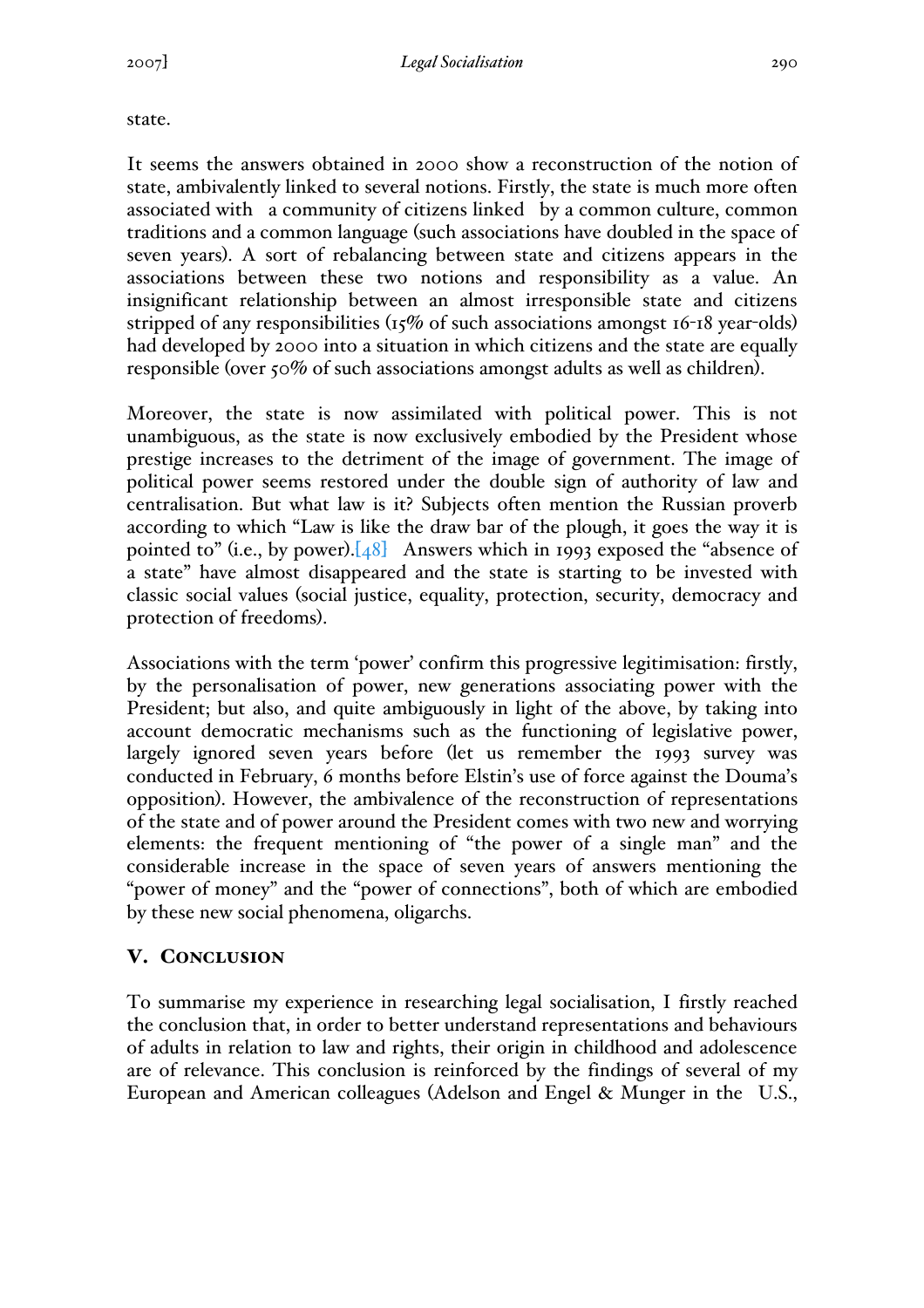Vari-Szilagyi in Hungary, Arutiunyan and Zdravomyslova in Russia and Percheron in France, for example).

Secondly, it is more appropriate to use qualitative methods. The methodology used combined spontaneous associations with selective associations of terms belonging to both common language and legal vocabulary, in order to explore the content of the concepts used in the survey questionnaire. In research on the legal consciousness of adults in the US, this method is now replaced by the "life stories" methodology. Here the subjects tell their daily experiences inter alia in relation to law.

However, while Clifford Geertz is correct in suggesting that any comparative legal exercise is an exercise in "intercultural translation", $[49]$  a remark which a fortiori also applies to individuals' representations of the law, it is possible to obtain certain results from quantitative methods in the form of standard questionnaires. These have some virtues,[50] but also substantial drawbacks, $\left[\frac{51}{1}\right]$  not least that the answers given by individuals from different cultures to the questions imagined by researchers does not allow the understanding of the subject's interpretation of the concepts used in the questions.

Ideally the advantages of each method should be combined. This was attempted in the European project Toward a New Russia: Changing Images and Uses of Law among Ordinary People. $[52]$  Here, in relation to adults, the comparison of the results of the 1993 and 2000 studies on representations of law in Russia amongst so-called "ordinary" people (as opposed to lawyers) is combined with the results of two complementary questionnaires and interviews used in 2001 and 2002 in relation to uses of law by individuals in their daily life, in two economically and culturally contrasted locations: Moscow and Ivanovo.

Combining the various factors influencing legal socialisation requires a significant amount of data. By focussing on images and uses of law in relation to work and rights and freedoms, it was possible to analyse the variations of the local context (Moscow and Ivanovo) on legal socialisation by gender: data from the 1993 study (spontaneous and selective associations in Moscow), the 2000 study (spontaneous and selective associations in Moscow and Ivanovo), the 2001 study (questionnaire-based study in both locations) and 2002 (study based on in-depth interviews).  $\begin{bmatrix} 53 \end{bmatrix}$ 

Researching socialisation in relation to such a diversified object as law indeed supposes considering a whole glistening palette of representations, emotions and knowledge regarding social interactions covered by a certain branch of law as well as the status of law, individuals and values in each discipline involved.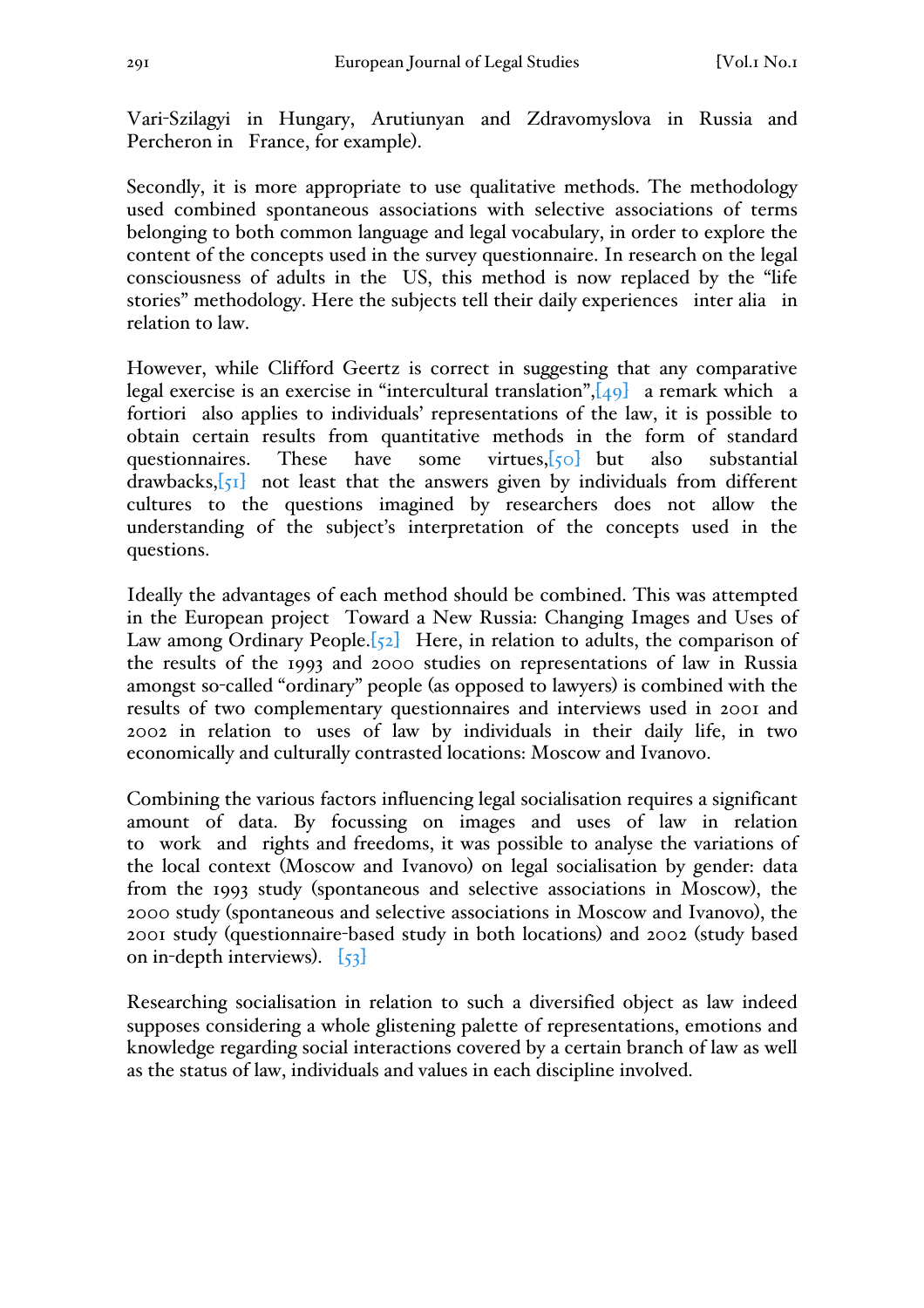Far from me the idea of casting aside approaches to the "core nucleus" of the legal system (the law and imperative norms) which was initially considered its essence even in the first pieces of research on legal socialisation. I believe this nucleus, from the perspective of legal conscience as well as from the perspective of the processes of legal socialisation leading up to it, is an "archaic nucleus" rooted in a feeling of guilt formed early into childhood. The archaic conception of Law is of a body of prohibitions and injunctions, the transgression of which triggers punishment. Recall that at a primary stage of legal socialisation, law and justice are considered only in their criminal aspect, the judicial system chastising disobedience to an injunction or the transgression of a prohibition, while the transgressor, carrying in him the guilt or the awareness of his own fault, engages in a process where 'crime' generates 'punishment'. One can recognise Piaget's first definition of law and justice as the initial stage of moral judgement, and later redefined by Lawrence Kohlberg and June L. Tapp as the "pre-conventional" stage of moral and political conscience. At this stage, punishment is perceived as just since it chastises the transgression of prohibitions and injunctions stipulated by a just authority whose only concern is to avoid danger to its subjects.

However, it is difficult to argue that this constitutes only a primary or childhood stage of legal socialisation. On the one hand, it constitutes the essential level to which any criminal legislation appeals. On the other hand, we know that individual representations which express a systematically repressive conception of law and justice often reflect a repressive legislative policy or, in broader terms, a repercussion of an authoritarian political system.[54] In both cases the subject, constantly submitted to the control of authority and to many criminal provisions systematically used at legislative level, is in no situation to develop a relation of equality or reciprocity in relation to other members of the community; nor is he is even in a position to develop a certain autonomy in relation to the law.

With regard to the elements of Law which are the object of social representations, we are therefore dealing with two types or relations, the geometry of which varies: vertical relations between individuals on the one hand, and the norm of authority, the figures and structures of the authority of the legal system on the other; and horizontal contract-type relations between partners located at a similar level.

#### **REFERENCES**

------------------------------------------------------------------------------------------------------

<sup>\*</sup> Director of Research at the Centre national de la recherche scientifique (CNRS) France; Editor in Chief of the journal Droit et Cultures. English translation by Tobias McKenney and Rory S. Brown, in collaboration with Ounia N. Doukouré, PhD candidates, European University Institute, Florence, Italy.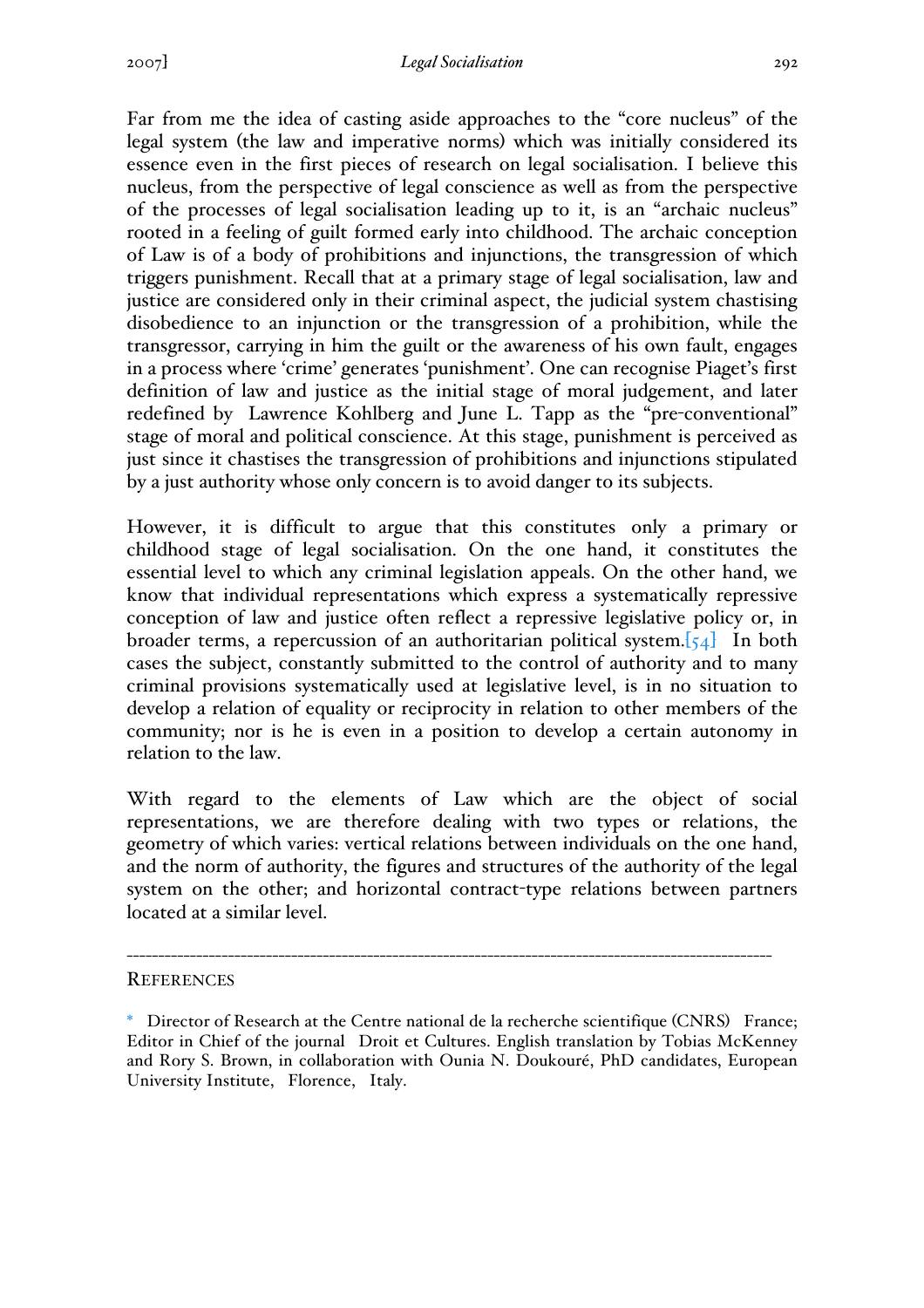[1] C. GEERTZ, "Thick Description: Toward an Interpretive Theory of Culture", in The Interpretation of Cultures, New York, Basic Books, 1973, p. 5.

[2] C. GEERTZ, "Local Knowledge: Fact and Law in Comparative Perspective", in Local Knowledge: Further Essays in Interpretive Anthropology, New York, Basic Books, 1983, p. 184.

[3] J. PIAGET, Epistémologie des sciences de l'homme, Paris, Gallimard, 1972, p. 139.

A. PERCHERON, L'univers politique des enfants, Paris, FNSP/Armand Colin, 1974, p. 39. [4] J. CARBONNIER, "Effectivité et ineffectivité de la règle de droit", L'Année Sociologique, 1957-1958, pp. 3-17.

[5] L.M. FRIEDMAN, "The Idea of Right as a Social and Legal Concept", Journal of Social Issues, 1971, No 27/2, pp. 189-198.

[6] J.L. TAPP, "Socialization, the Law, and Society: Reflections", Journal of Social Issues, 1971, No 27/2, pp. 4-5.

[7] P. MALRIEU et al., "La formation de la personnalité", in H. GRATIOT-ALPHANDÉRY and R. ZAZZO, Traité de psychologie de l'enfant, Vol. V, Paris, PUF, 1973.

[8] E. ERIKSON, Enfance et société, Neuchâtel-Paris, Delachaux et Niestlé, 1982.

[9] D.E. GOSLIN, Handbook of Socialization Theory and Research, Chicago, Rand McNally, 1969.

[10] E. DURKHEIM, Education et sociologie, Paris, PUF, 1922/1985.

[11] A. PERCHERON, "La socialisation politique: Défense et illustration", in M. GRAWITZ and J. LECA, Traité de science politique, Vol. III, Paris, PUF, 1985.

[12] The subject tends to incorporate things and people within his own activities, that he assimilates the outside world to the structures he has built himself. But he also tends to adjust these structures according to transformations imposed by the arrival of new elements and hence he tends to adapt them with outside objects. What Piaget calls adaptation to reality encompasses the balance of assimilations and adaptations. See, in particular: J. PIAGET, "Le développement mental de l'enfant", inSix études de psychologie, Paris, Denoël/Gonthier, 1964.

[13] A. PERCHERON, "La socialisation politique: Défense et illustration", o.c.

[14] C. KOURILSKY-AUGEVEN, "Qu'est-ce que la socialisation juridique?", in C. KOURILSKY-AUGEVEN, M. ARUTIUNYAN and O.

ZDRAVOMYSLOVA, Socialisation juridique et modèle culture: L'image du droit en Russie et en France, Paris, LGDJ, 1996, p. 19.

[15] P. MALRIEU et al., "La formation de la personnalité", o.c.

[16] J. ADELSON and R.P. O'NEIL, "Growth of Political Ideas in Adolescence: The Sense of Community", Journal of Personality and Social Psychology, 1966, No 4/3, pp. 295-306.

 $\begin{bmatrix} 17 \end{bmatrix}$  A. PERCHERON, "La socialisation politique: Défense et illustration", o.c.

[18] R. D. HESS and J.L. TAPP, Authority, Rules and Aggression: A Cross-National Study of the Socialization of Children into Compliance Systems, Vol. I, Washington (D.C.), Department of Health, Education and Welfare, 1969.

[19] The term 'legal' implies the double meaning of "of a legal nature" and "complying with law".

[20] J.L. TAPP, "Socialization, the Law, and Society: Reflections", o.c., pp. 4-5.

[21] J. PIAGET, Le jugement moral chez l'enfant, Paris, PUF, 1978.

[22] C. GILLIGAN, In a Different Voice: Psychological Theory and Women's Development, Cambridge, Harvard University Press, 1982.

[23] C. GEERTZ, "Thick Description: Toward an Interpretive Theory of Culture", o.c.

[24] C. GEERTZ, "Local Knowledge: Fact and Law in Comparative Perspective", o.c.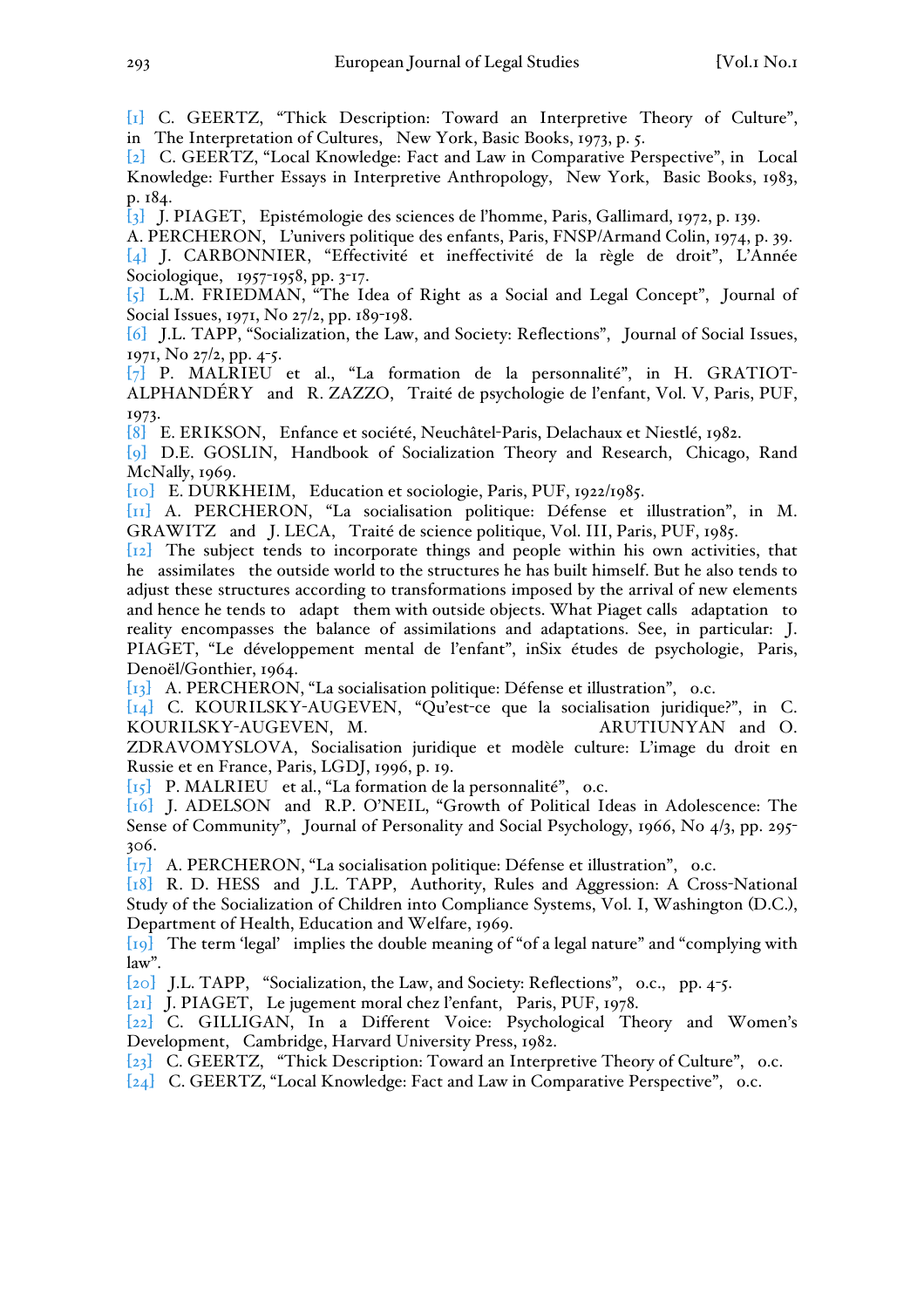[25] C. KOURILSKY-AUGEVEN, "Socialisation juridique et modèle culturel", in C. KOURILSKY-AUGEVEN, Socialisation juridique et conscience du droit, Paris, LGDJ, p. 17.

[26] Ibid., p. 17.

[27] J. CARBONNIER reminds us, in his textbook on Sociologie juridique, that for German roman law lawyers "Vulgärrecht was a mixture of local traditions and roman law, whether classic or imperial, in a more or less degenerated or deformed form which in the Low Empire applied in provinces, at least within popular classes", Paris, PUF, Quadrige, 1994, pp. 370-ff.

[28] C. KOURILSKY-AUGEVEN, "Significations et résonances des concepts juridiques au sein d'une culture unilingue", Droit et Cultures, 2002, No 44/2, pp. 95-105.

[29] A. CLÉMENCE and W. DOISE, "La représentation sociale de la justice: Une approche des droits dans la pensée cognitive", L'Année Sociologique, 1995, pp. 371-400.

[30] S.S. SILBEY and P. EWICK, "Devant la loi: La construction sociale du juridique", in C. KOURILSKY-AUGEVEN, Socialisation juridique et conscience du droit, o.c., pp. 33-56.

[31] J. CARBONNIER, "Les phénomènes d'internormativité", European Yearbook in Law and Sociology, 1977, pp. 42-53.

[32] S.S. SILBEY and P. EWICK, "Devant la loi: La construction sociale du juridique", o.c.

[33] A. MALRAUX quotes, in Antimémoires, the answer of the priest to whom he had asked what the practice of the confessional had taught him about the human soul: "La vérité, c'est qu'il n'y a pas de grandes personnes"; Paris, Gallimard, 1972, p. 10.

[34] D.M. ENGEL and F.W. MUNGER, Rights of Inclusion: Law and Identity in the Life Stories of Americans with Disabilities, Chicago, University of Chicago Press, 2003.

[35] J.L. TAPP and L. KOHLBERG, "Developing Senses of Law and Legal Justice", Journal of Social Issues,  $1971$ , No  $27/2$ , pp. 65-91.

[36] A. PERCHERON, L'univers politique des enfants, o.c.

[37] In most research carried out in France, Poland, Russia or Hungary, the concepts used in the selective associations method concerned the status of subjects (whether adults, citizens), structures (state, administration, courts) and figures of authority (judges, policemen and women, lawyers, mayors), fundamental legal concepts (laws, the law, obligations, rules, contracts) and private and family life (family, divorce, allowance, tax, property).

[38] A. PERCHERON, L'univers politique des enfants, o.c.

[39] C. KOURILSKY-AUGEVEN, O. ZDRAVOMYSLOVA and M. ARUTIUNYAN, "Modèle français et modèle russe de socialisation juridique: La construction des attitudes à l'égard du droit avant l'âge adulte", Revue d'Etudes Comparatives Est-Ouest, 1994, No 25/3, pp. 37-131.

[40] C. KOURILSKY-AUGEVEN, "Le rôle du pénal dans la vision du monde juridique évident: Dominance ou omniprésence", in C. KOURILSKY-AUGEVEN et al., Socialisation juridique et modèle culturel: L'image du droit en Russie et en France, o.c., pp. 53-54.

[41] N. ELIAS, La civilisation des mœurs, Paris, Calman-Lévy, 1973.

[42] P. BOURDIEU and J.-C. PASSERON, La reproduction: Eléments pour une théorie du système d'enseignement, Paris, Editions de Minuit, 1970.

[43] W. WEIDLÉ, La Russie absente et présente, Paris, Gallimard, 1949.

[44] This is the term used by Dostoevsky in Crime and Punishment. As Russian legal vocabulary re-uses common vocabulary, in Russian criminal law the title would mean "Offence and Sentence".